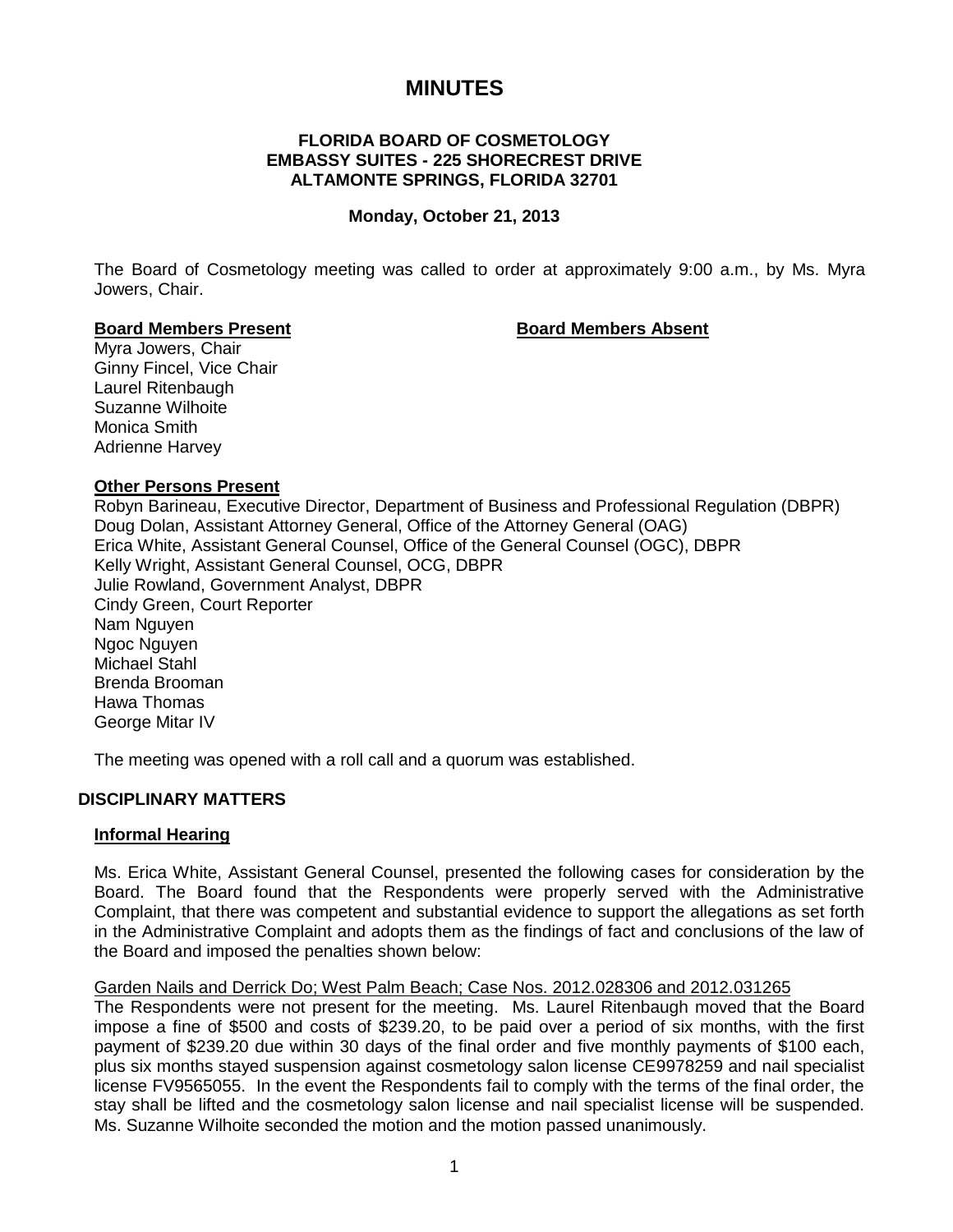#### Victor Garcia; Miami; Case No. 2012.010636

Ms. White requested that this case be pulled from the agenda.

# Damaris Krois; Auburndale; Case No. 2012.014844

The Respondent was not present for the meeting. Ms. Ritenbaugh moved that the Board impose a fine of \$500 and costs of \$253.37, to be paid over a period of six months, with the first payment of \$253.37 due within 30 days of the final order and five monthly payments of \$100 each, plus six months stayed suspension against cosmetology license CL1169514. In the event the Respondent fails to comply with the terms of the final order, the stay shall be lifted and the cosmetology license will be suspended. Ms. Wilhoite seconded the motion and the motion passed unanimously.

#### Bernadette Mathis; Atlantic Beach; Case No. 2012.027201

Ms. White requested that this case be pulled from the agenda.

### George J. Mitar, IV; Ft. Myers; Case No. 2011.051442

Mr. George Mitar, III, was present for the meeting and was sworn in by Ms. Diana Brundage, Court Reporter. Ms. Wilhoite moved that the Board impose a fine of \$500 and costs of \$243.22, to be paid over a period of six months, with the first payment of \$243.22 due within 30 days of the final order and five monthly payments of \$100 each, plus probation on cosmetology license CL1213291 to run concurrent with his criminal probation. Ms. Ritenbaugh seconded the motion and the motion passed with Ms. Smith voting against the motion.

### Kim Anh Thi Nguyen; Port St. Lucie; Case No. 2012.007196

The Respondent was not present for the meeting. Ms. Ritenbaugh moved that the Board impose a fine of \$500 and costs of \$158.93, to be paid over a period of six months, with the first payment of \$158.93 due within 30 days of the final order and five monthly payments of \$100 each, plus six months stayed suspension against full specialist license FS963. In the event the Respondent fails to comply with the terms of the final order, the stay shall be lifted and the full specialist license will be suspended. Vice Chair Ginny Fincel seconded the motion and the motion passed unanimously.

#### Perfection Nails and Chi Kim Pham; Gulf Breeze; Case Nos. 2011.035323 and 2012.030507

The Respondents were not present for the meeting. Ms. Ritenbaugh moved that the Board impose a fine of \$500 and costs of \$220.84, to be paid over a period of six months, with the first payment of \$220.84 due within 30 days of the final order and five monthly payments of \$100 each, plus six months stayed suspension against cosmetology salon license CE9959781 and full specialist license FS871803. In the event the Respondent fails to comply with the terms of the final order, the stay shall be lifted and the cosmetology salon license and full specialist license will be suspended. Ms. Wilhoite seconded the motion and the motion passed unanimously.

#### Royal Nail Salon and Hai Ha Thi Phan; Royal Palm Beach; Case Nos. 2012.028295 and 2012.032179

The Respondents were not present for the meeting. Ms. Ritenbaugh moved that the Board impose a fine of \$500 and costs of \$266.27, to be paid over a period of six months, with the first payment of \$266.27 due within 30 days of the final order and five monthly payments of \$100 each, plus six months stayed suspension against cosmetology salon license CE9980219 and full specialist license FS866360. In the event the Respondent fails to comply with the terms of the final order, the stay shall be lifted and the cosmetology salon license and full specialist license will be suspended. Ms. Smith seconded the motion and the motion passed unanimously.

# Touch of Class; Hialeah; Case No. 2012.033945

The Respondent was not present for the meeting. Ms. Ritenbaugh moved that the Board impose a fine of \$500 and costs of \$56.75, to be paid over a period of six months, with the first payment of \$56.75 due within 30 days of the final order and five monthly payments of \$100 each, plus six months stayed suspension against cosmetology salon license CE61368. In the event the Respondent fails to comply with the terms of the final order, the stay shall be lifted and the cosmetology salon license will be suspended. Ms. Smith seconded the motion and the motion passed unanimously.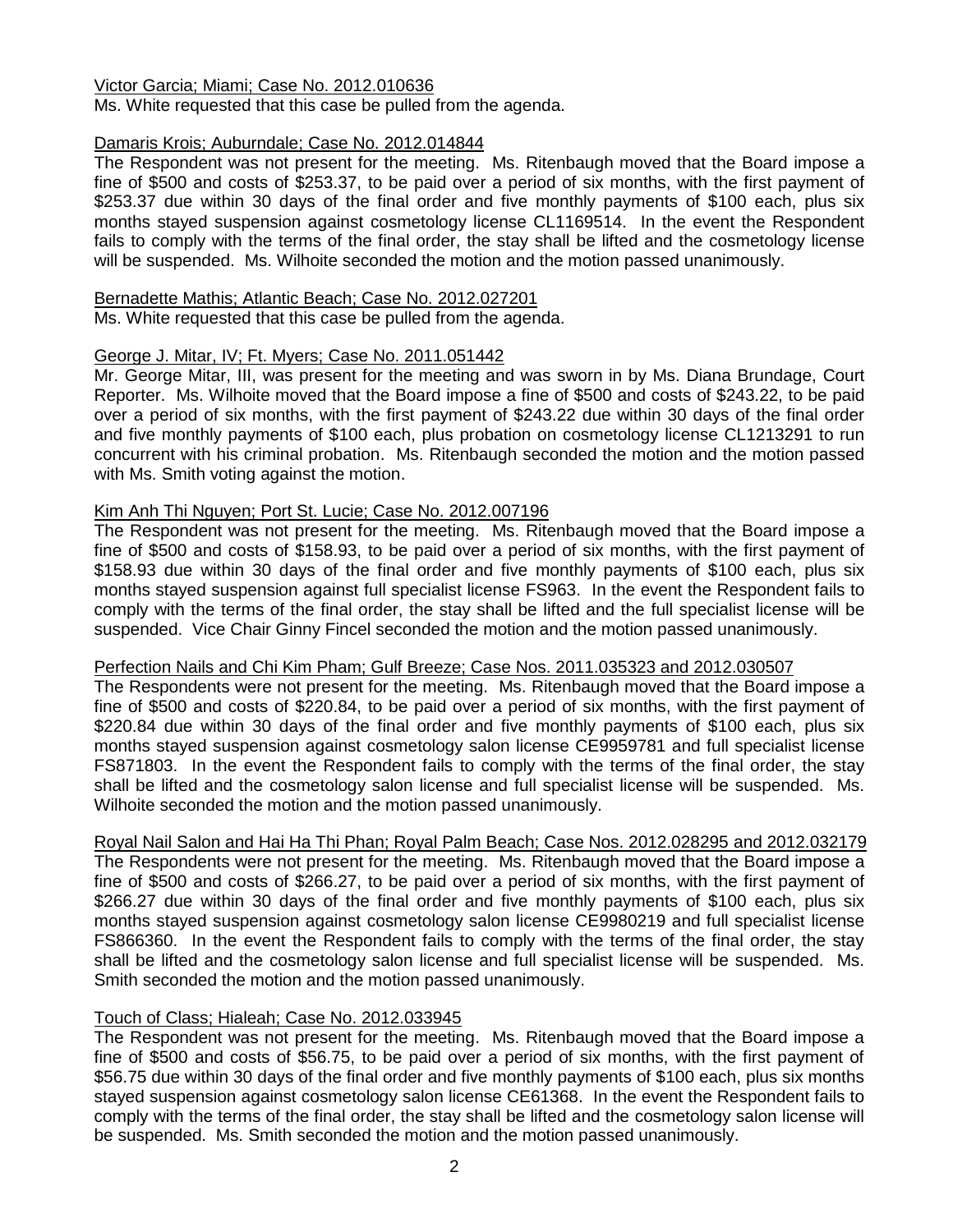# Hawa Travele; St. Petersburg; Case No. 2012.041493

Ms. Hawa Travele was present for the meeting and was sworn in by the Court Reporter. Vice Chair Fincel moved that the Board impose a fine of \$500 and costs of \$63.08, to be paid over a period of six months, with the first payment of \$63.08 due within 30 days of the final order and five monthly payments of \$100 each, plus six months stayed suspension against hair braider registration HB809. In the event the Respondent fails to comply with the terms of the final order, the stay shall be lifted and the hair braider registration will be suspended. Ms. Harvey seconded the motion and the motion passed unanimously.

### Brent Allan Salon & Day Spa; Cocoa; Case No. 2012.046549

Ms. Brenda Brooman was present for the meeting and was sworn in by the Court Reporter. Ms. Ritenbaugh moved that the Board impose a fine of \$500 and costs of \$204.82, to be paid over a period of six months, with the first payment of \$204.82 due within 30 days of the final order and five monthly payments of \$100 each, plus six months stayed suspension against cosmetology salon license CE9978074. In the event the Respondent fails to comply with the terms of the final order, the stay shall be lifted and the cosmetology salon license will be suspended. Ms. Smith seconded the motion and the motion passed unanimously.

### **Motion for Waiver of Rights and Final Order**

Ms. White presented the following cases for consideration by the Board. The Board found that the Respondents were properly served with the Administrative Complaint, the Respondents failed to respond within 21 days thereby waiving their right to elect a hearing in this matter, that the Board accept the allegations as stated in the Administrative Complaint and adopt them as the findings of fact and conclusions of law of the Board and imposed the penalties shown below:

# Beauty Café; Miramar; Case No. 2012.047759

The Respondent was not present for the meeting. Ms. Ritenbaugh moved that the Board impose a fine of \$500 and costs of \$57.71, to be paid over a period of six months, with the first payment of \$57.71 due within 30 days of the final order and five monthly payments of \$100 each, plus six months stayed suspension against cosmetology salon license CE9983065. In the event the Respondent fails to comply with the terms of the final order, the stay shall be lifted and the cosmetology salon license will be suspended. Ms. Wilhoite seconded the motion and the motion passed unanimously.

# Tonisha R. Berry; Jacksonville; Case No. 2012.009905

The Respondent was not present for the meeting. Ms. Smith moved that the Board impose a fine of \$500 and costs of \$76.69, to be paid over a period of six months, with the first payment of \$76.69 due within 30 days of the final order and five monthly payments of \$100 each, plus six months stayed suspension against nail specialist license FV9542110. In the event the Respondent fails to comply with the terms of the final order, the stay shall be lifted and the nail specialist license will be suspended. Ms. Wilhoite seconded the motion and the motion passed unanimously.

California Nails at Wellington Inc and Dinh Phan; Wellington; Case Nos. 2012.026852 and 2012.030125 The Respondents were not present for the meeting. Ms. Ritenbaugh moved that the Board impose a fine of \$1,000 and costs of \$268.88, plus re-inspection within 30 days. Ms. Adrienne Harvey seconded the motion and the motion passed unanimously.

#### Tina Buchanan; Jacksonville; Case No. 2013.000993

Ms. White requested that this case be pulled from the agenda.

#### Marina De La Cruz; Deltona; Case No. 2012.010638

The Respondent was not present for the meeting. Ms. Ritenbaugh moved that the Board impose a fine of \$500 and costs of \$187.04, to be paid over a period of six months, with the first payment of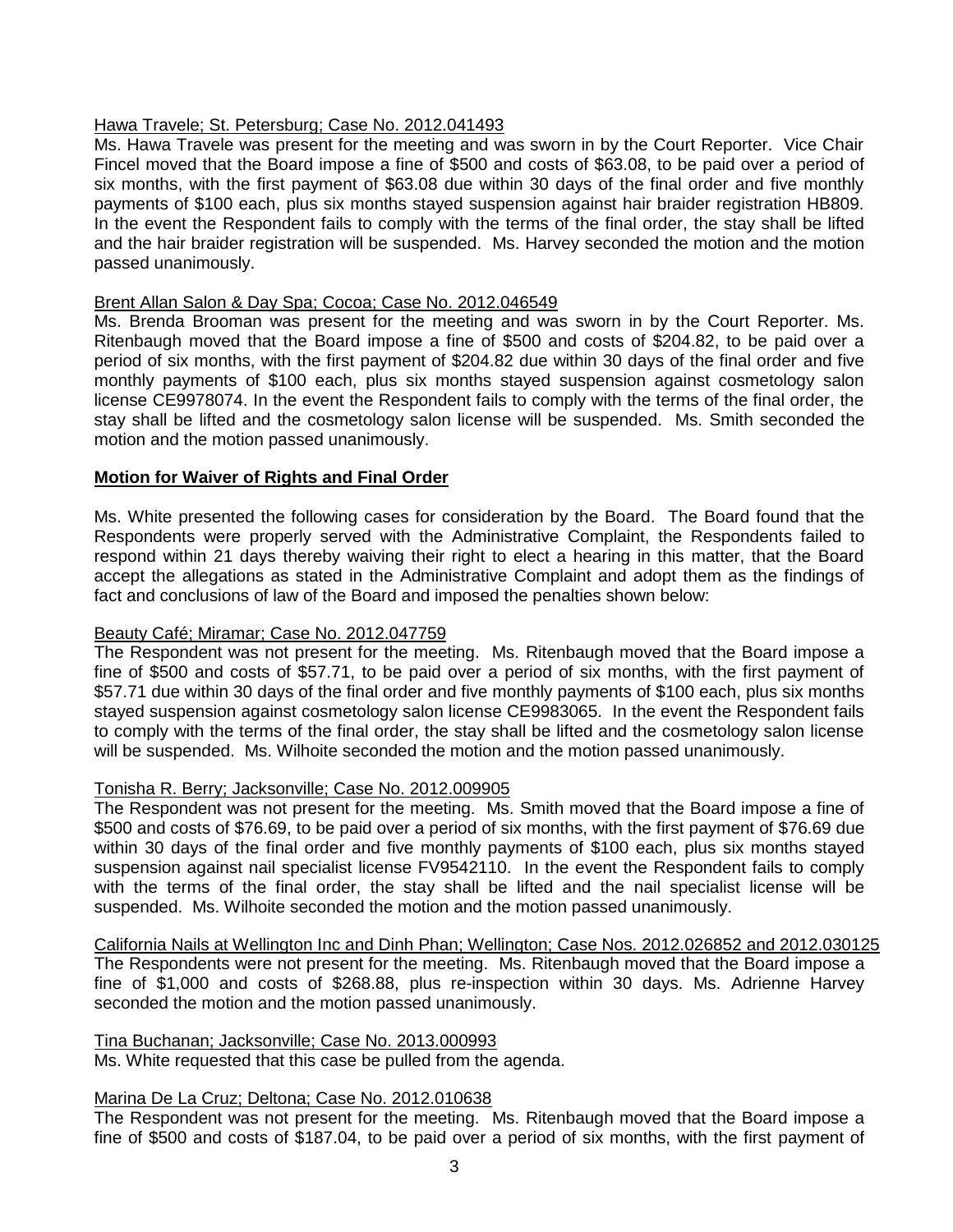\$187.04 due within 30 days of the final order and five monthly payments of \$100 each, plus revocation of cosmetology license CL1224670. Ms. Smith seconded the motion and the motion passed unanimously.

#### Demiledys Beauty Salon; Ft. Myers; Case No. 2012.009290

The Respondent was not present for the meeting. Ms. Ritenbaugh moved that the Board impose a fine of \$500 and costs of \$66.25, to be paid over a period of six months, with the first payment of \$66.25 due within 30 days of the final order and five monthly payments of \$100 each, plus six months stayed suspension against cosmetology salon license CE9983130. In the event the Respondent fails to comply with the terms of the final order, the stay shall be lifted and the cosmetology salon license will be suspended. Ms. Smith seconded the motion and the motion passed unanimously.

#### Foxy Nails & Spa at Riverview; Riverview; Case No. 2012.038251

The Respondent was not present for the meeting. Ms. Smith moved that the Board impose a fine of \$500 and costs of \$246.47, to be paid over a period of six months, with the first payment of \$246.47 due within 30 days of the final order and five monthly payments of \$100 each, plus six months stayed suspension against cosmetology salon license CE9978246. In the event the Respondent fails to comply with the terms of the final order, the stay shall be lifted and the cosmetology salon license will be suspended. Ms. Ritenbaugh seconded the motion and the motion passed unanimously.

#### Eyebrow Designer; Miami; Case No. 2012.030498

Ms. White requested that this case be pulled from the agenda.

### Galaxy Barber and Hair Gallery; Lauderdale Lakes; Case No. 2012.027413

The Respondent was not present for the meeting. Ms. Smith moved that the Board impose a fine of \$500 and costs of \$81.84, to be paid over a period of six months, with the first payment of \$81.84 due within 30 days of the final order and five monthly payments of \$100 each, plus six months stayed suspension against cosmetology salon license CE9984479. In the event the Respondent fails to comply with the terms of the final order, the stay shall be lifted and the cosmetology salon license will be suspended. Ms. Wilhoite seconded the motion and the motion passed unanimously.

# Hawaiian Nails and Charlie Nguyen; Tallahassee; Case Nos. 2012.038362 and 2012.040474

The Respondents were not present for the meeting. Ms. Wilhoite moved that the Board impose a fine of \$500 and costs of \$214.97, to be paid over a period of six months, with the first payment of \$214.97 due within 30 days of the final order and five monthly payments of \$100 each, plus six months stayed suspension against cosmetology salon license CE9965226 and full specialist license FS870826. In the event the Respondents fail to comply with the terms of the final order, the stay shall be lifted and the cosmetology salon license and full specialist license will be suspended. Ms. Smith seconded the motion and the motion passed unanimously.

# High Springs Hair Design; High Springs; Case No. 2012.005110

The Respondent was not present for the meeting. Ms. Wilhoite moved that the Board impose a fine of \$1,000 and costs of \$218.49, to be paid over a period of six months, with the first payment of \$218.49 due within 30 days of the final order and five monthly payments of \$200 each, plus six months stayed suspension against cosmetology salon license CE9961528. In the event the Respondent fails to comply with the terms of the final order, the stay shall be lifted and the cosmetology salon license will be suspended. Ms. Ritenbaugh seconded the motion and the motion passed unanimously.

# Euri Durrell Jenkins; West Palm Beach; Case No. 2011.048844

The Respondent was not present for the meeting. Ms. Smith moved that the Board impose a fine of \$1,000 and costs of \$160.44, to be paid over a period of six months, with the first payment of \$160.44 due within 30 days of the final order and five monthly payments of \$200 each. Ms. Wilhoite seconded the motion and the motion passed unanimously.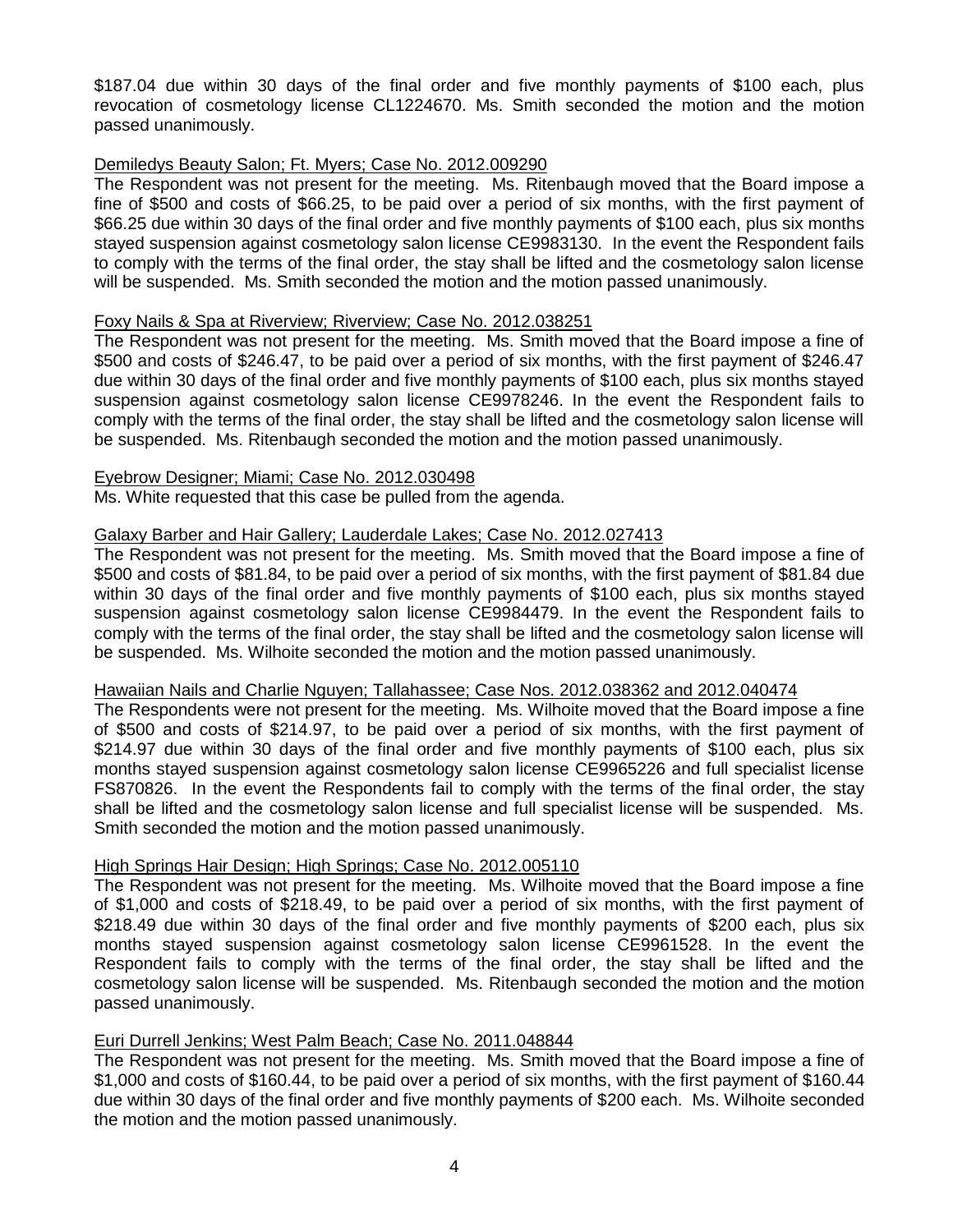# Infinity Nail Spa; Ft. Lauderdale; Case No. 2012.041589

The Respondent was not present for the meeting. Ms. Ritenbaugh moved that the Board impose a fine of \$500 and costs of \$43.41, to be paid over a period of six months, with the first payment of \$43.41 due within 30 days of the final order and five monthly payments of \$100 each, plus six months stayed suspension against cosmetology salon license CE9986396. In the event the Respondent fails to comply with the terms of the final order, the stay shall be lifted and the cosmetology salon license will be suspended. Ms. Smith seconded the motion and the motion passed unanimously.

#### La Nail & Day Spa and Michael Duy Nguyen; Palm Beach Gardens; Case Nos. 2012.019245 and 2012.022947

The Respondents were not present for the meeting. Ms. Smith moved that the Board impose a fine of \$750 and costs of \$229.89, to be paid over a period of six months, with the first payment of \$229.89 due within 30 days of the final order and five monthly payments of \$150 each, plus six months stayed suspension against cosmetology salon license CE9979382 and nail specialist license FV573551. In the event the Respondents fail to comply with the terms of the final order, the stay shall be lifted and the cosmetology salon license and nail specialist license will be suspended. Ms. Harvey seconded the motion and the motion passed unanimously.

### LA Full Service Nail Salon; lake Park; Case No. 2012.012587

The Respondent was not present for the meeting. Ms. Wilhoite moved that the Board impose a fine of \$1,500 and costs of \$165.28, to be paid over a period of six months, with the first payment of \$239.20 due within 30 days of the final order and five monthly payments of \$100 each, plus six months stayed suspension against cosmetology salon license. In the event the Respondent fails to comply with the terms of the final order, the stay shall be lifted and the cosmetology salon license will be suspended. Ms. Ritenbaugh seconded the motion and the motion passed unanimously.

# Nail Lounge West and Long Le; Port St. Lucie; Case Nos. 2012.023856 and 2012.020492

The Respondents were not present for the meeting. Ms. Smith moved that the Board impose a fine of \$500 and costs of \$239.20, to be paid over a period of six months, with the first payment of \$239.20 due within 30 days of the final order and five monthly payments of \$100 each, plus six months stayed suspension against cosmetology salon license CE9979355 and nail specialist license FV548777. In the event the Respondents fail to comply with the terms of the final order, the stay shall be lifted and the cosmetology salon license and nail specialist license will be suspended. Ms. Wilhoite seconded the motion and the motion passed unanimously.

#### Ana Maria Lima; Orlando; Case No. 2012.005137

The Respondent was not present for the meeting. Ms. Ritenbaugh moved that the Board impose a fine of \$500 and costs of \$635.88, to be paid over a period of six months, with the first payment of \$635.88 due within 30 days of the final order and five monthly payments of \$100 each, plus revocation of cosmetology license CL1224784. Ms. Smith seconded the motion and the motion passed unanimously.

#### Mary Beauty Salon; Miami; Case No. 2012.008594

Ms. White requested that this case be pulled from the agenda.

#### Gina Montalbano; Ft. Myers; Case No. 2012.033564

The Respondent was not present for the meeting. Ms. Wilhoite moved that the Board impose a fine of \$600 and costs of \$168.96, to be paid over a period of six months, with the first payment of \$168.96 due within 30 days of the final order and five monthly payments of \$120 each, plus six months stayed suspension against cosmetology license CL1173415. In the event the Respondent fails to comply with the terms of the final order, the stay shall be lifted and the cosmetology license will be suspended. Ms. Ritenbaugh seconded the motion and the motion passed unanimously.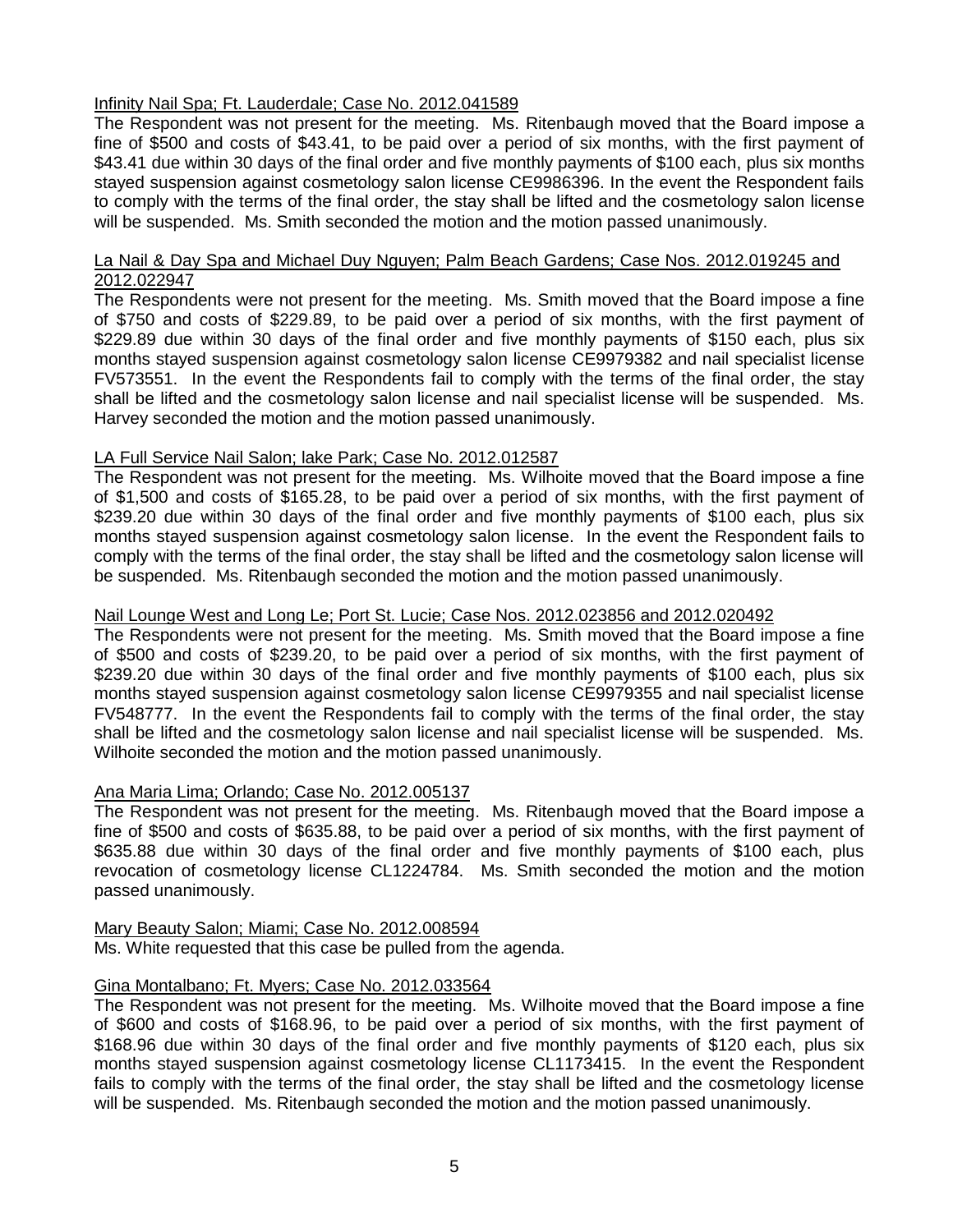# Faythe Eloise Mesic; Jacksonville; Case No. 2012.043803

The Respondent was not present for the meeting. Ms. Wilhoite moved that the Board impose a fine of \$500 and costs of \$91.72, to be paid over a period of six months, with the first payment of \$91.72 due within 30 days of the final order and five monthly payments of \$100 each. Ms. Smith seconded the motion and the motion passed unanimously.

# Vanity Nails and Spa and Christine Nguyen; Wellington; Case Nos. 2012.017602 and 2012.017594

The Respondents were not present for the meeting. Ms. Wilhoite moved that the Board impose a fine of \$1,200 and costs of \$241.80, to be paid over a period of six months, with the first payment of \$241.80 due within 30 days of the final order and five monthly payments of \$240 each, plus six months stayed suspension against cosmetology salon license CE9981033. In the event the Respondent fails to comply with the terms of the final order, the stay shall be lifted and the cosmetology salon license will be suspended. Ms. Ritenbaugh seconded the motion and the motion passed unanimously.

# Nail Touch; Jacksonville; Case No. 2012.042203

The Respondent was not present for the meeting. Ms. Ritenbaugh moved that the Board impose a fine of \$500 and costs of \$37.42, to be paid over a period of six months, with the first payment of \$37.42 due within 30 days of the final order and five monthly payments of \$100 each, plus six months stayed suspension against cosmetology salon license CE60462. In the event the Respondent fails to comply with the terms of the final order, the stay shall be lifted and the cosmetology license will be suspended. Ms. Wilhoite seconded the motion and the motion passed unanimously.

# Tiffany N. Ochoa; Lynn Haven; Case No. 2011.056535

The Respondent was not present for the meeting. Ms. Wilhoite moved that the Board impose a fine of \$200 and costs of \$177.36, to be paid over a period of six months, with the first payment of \$177.36 due within 30 days of the final order and five monthly payments of \$40 each, plus six months stayed suspension against cosmetology license CL235380. In the event the Respondent fails to comply with the terms of the final order, the stay shall be lifted and the cosmetology license will be suspended. Ms. Ritenbaugh seconded the motion and the motion passed unanimously.

# Angela C. Penska; Davie; Case No. 2012.044371

The Respondent was not present for the meeting. Ms. Smith moved that the Board impose a fine of \$500 and costs of \$105.66, to be paid over a period of six months, with the first payment of \$105.66 due within 30 days of the final order and five monthly payments of \$100 each, plus six months stayed suspension against cosmetology license CL222137. In the event the Respondent fails to comply with the terms of the final order, the stay shall be lifted and the cosmetology license will be suspended. Ms. Ritenbaugh seconded the motion and the motion passed unanimously.

# P G A Nails and Hieu Thi Phung; Palm Beach Gardens; Case Nos. 2012.007105 and 2012.010741

The Respondents were not present for the meeting. Ms. Wilhoite moved that the Board impose a fine of \$500 and costs of \$303.25, to be paid over a period of six months, with the first payment of \$303.25 due within 30 days of the final order and five monthly payments of \$100 each, plus 30 days suspension against cosmetology salon license CE9954295. Ms. Ritenbaugh seconded the motion and the motion passed unanimously.

### Pro Nails & Tan and Dieu Tram Tran and Tuan Minh Vo; Gainesville; Case Nos. 2012.032150 and 2012.041149 and 2012.041150

The Respondents were not present for the meeting. Ms. Wilhoite moved that the Board impose a fine of \$500 and costs of \$368.45, to be paid over a period of six months, with the first payment of \$368.45 due within 30 days of the final order and five monthly payments of \$100 each, plus six months stayed suspension against cosmetology salon license CE9983017, full specialist license FS879378 and nail specialist license FV9570109. In the event the Respondents fail to comply with the terms of the final order, the stay shall be lifted and the cosmetology salon license, full specialist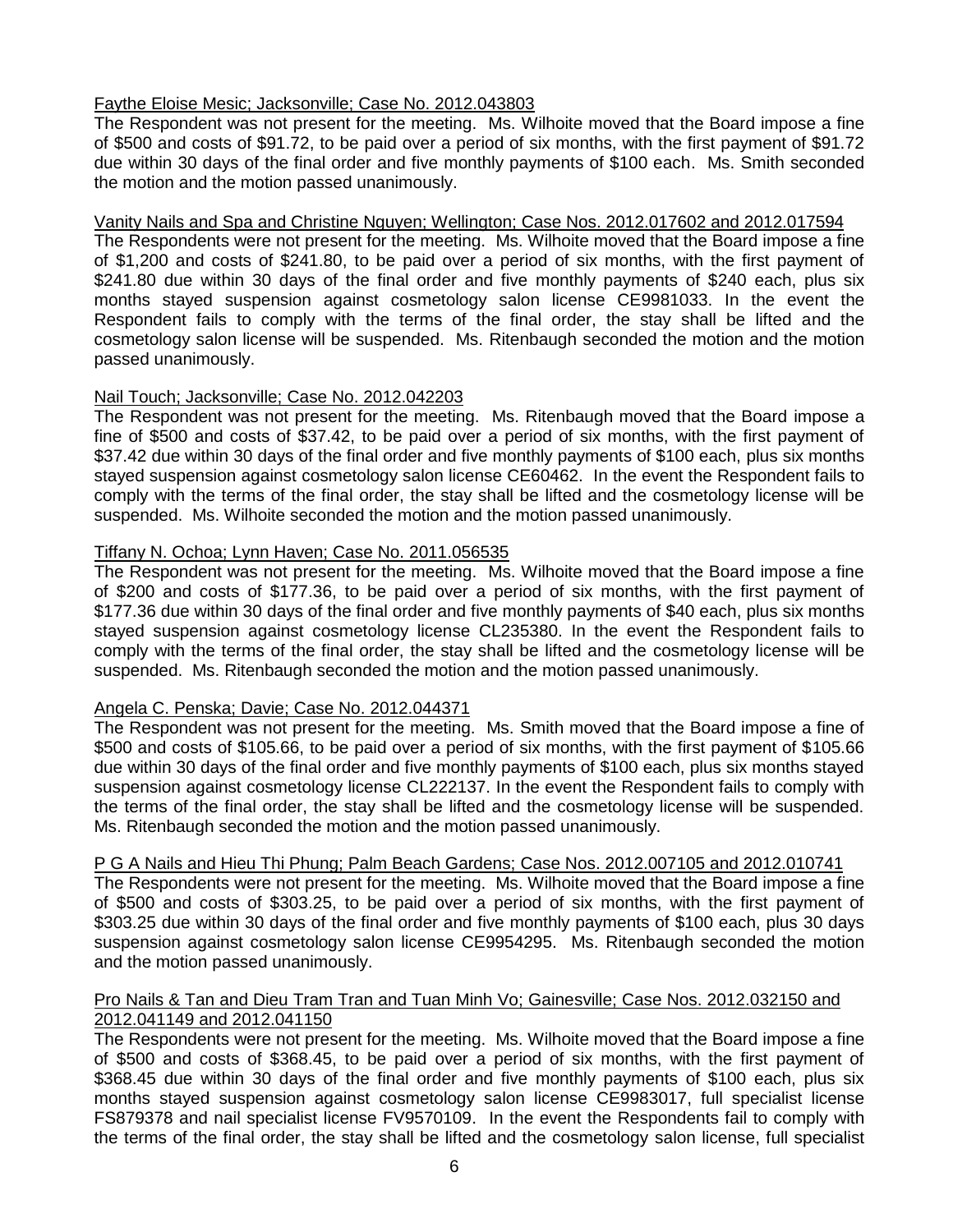license and nail specialist license will be suspended. Ms. Smith seconded the motion and the motion passed unanimously.

#### William and Pearls Unisex; Titusville; Case No. 2012.015841

The Respondent was not present for the meeting. Ms. Smith moved that the Board impose a fine of \$500 and costs of \$81.46, to be paid over a period of six months, with the first payment of \$81.46 due within 30 days of the final order and five monthly payments of \$100 each, plus six months stayed suspension against cosmetology salon license CE9977465. In the event the Respondent fails to comply with the terms of the final order, the stay shall be lifted and the cosmetology salon license will be suspended. Ms. Wilhoite seconded the motion and the motion passed unanimously.

#### Super Look; Tamarac; Case No. 2012.027260

The Respondent was not present for the meeting. Ms. Ritenbaugh moved that the Board impose a fine of \$500 and costs of \$479.97, to be paid over a period of six months, with the first payment of \$479.97 due within 30 days of the final order and five monthly payments of \$100 each, plus six months stayed suspension against cosmetology salon license CE9961069. In the event the Respondent fails to comply with the terms of the final order, the stay shall be lifted and the cosmetology salon license will be suspended. Ms. Smith seconded the motion and the motion passed unanimously.

### Royal Nail Salon and Thomas Van; Port St. Lucie; Case Nos. 2012.015713 and 2012.017923

The Respondents were not present for the meeting. Ms. Ritenbaugh moved that the Board impose a fine of \$1,000 and costs of \$239.21, to be paid over a period of six months, with the first payment of \$239.21 due within 30 days of the final order and five monthly payments of \$200 each, plus six months stayed suspension against cosmetology salon license CE9986876 and nail specialist license FV566223. In the event the Respondents fail to comply with the terms of the final order, the stay shall be lifted and the cosmetology salon license and nail specialist license will be suspended. Ms. Wilhoite seconded the motion and the motion passed unanimously.

# Saudachy Beauty Salon, Inc.; Miami; Case No. 2012.047740

The Respondent was not present for the meeting. Ms. Ritenbaugh moved that the Board impose a fine of \$500 and costs of \$81.42, to be paid over a period of six months, with the first payment of \$81.42 due within 30 days of the final order and five monthly payments of \$100 each, plus six months stayed suspension against cosmetology salon license CE9978749. In the event the Respondent fails to comply with the terms of the final order, the stay shall be lifted and the cosmetology salon license will be suspended. Ms. Harvey seconded the motion and the motion passed unanimously.

#### Regal Nail Salon & Spa; Trinity; Case No. 2012.041023

The Respondent was not present for the meeting. Ms. Wilhoite moved that the Board impose a fine of \$500 and costs of \$74.22, to be paid over a period of six months, with the first payment of \$74.22 due within 30 days of the final order and five monthly payments of \$100 each, plus six months stayed suspension against cosmetology salon license CE9977026. In the event the Respondent fails to comply with the terms of the final order, the stay shall be lifted and the cosmetology salon license will be suspended. Ms. Smith seconded the motion and the motion passed unanimously.

#### Signature II Nails & Skincare; Miami Lakes; Case No. 2012.019360

The Respondent was not present for the meeting. Ms. Ritenbaugh moved that the Board impose a fine of \$250 and costs of \$64.57, to be paid over a period of six months, with the first payment of \$64.57 due within 30 days of the final order and five monthly payments of \$50 each, plus six months stayed suspension against cosmetology salon license CE9973149. In the event the Respondent fails to comply with the terms of the final order, the stay shall be lifted and the cosmetology salon license will be suspended. Ms. Harvey seconded the motion and the motion passed unanimously.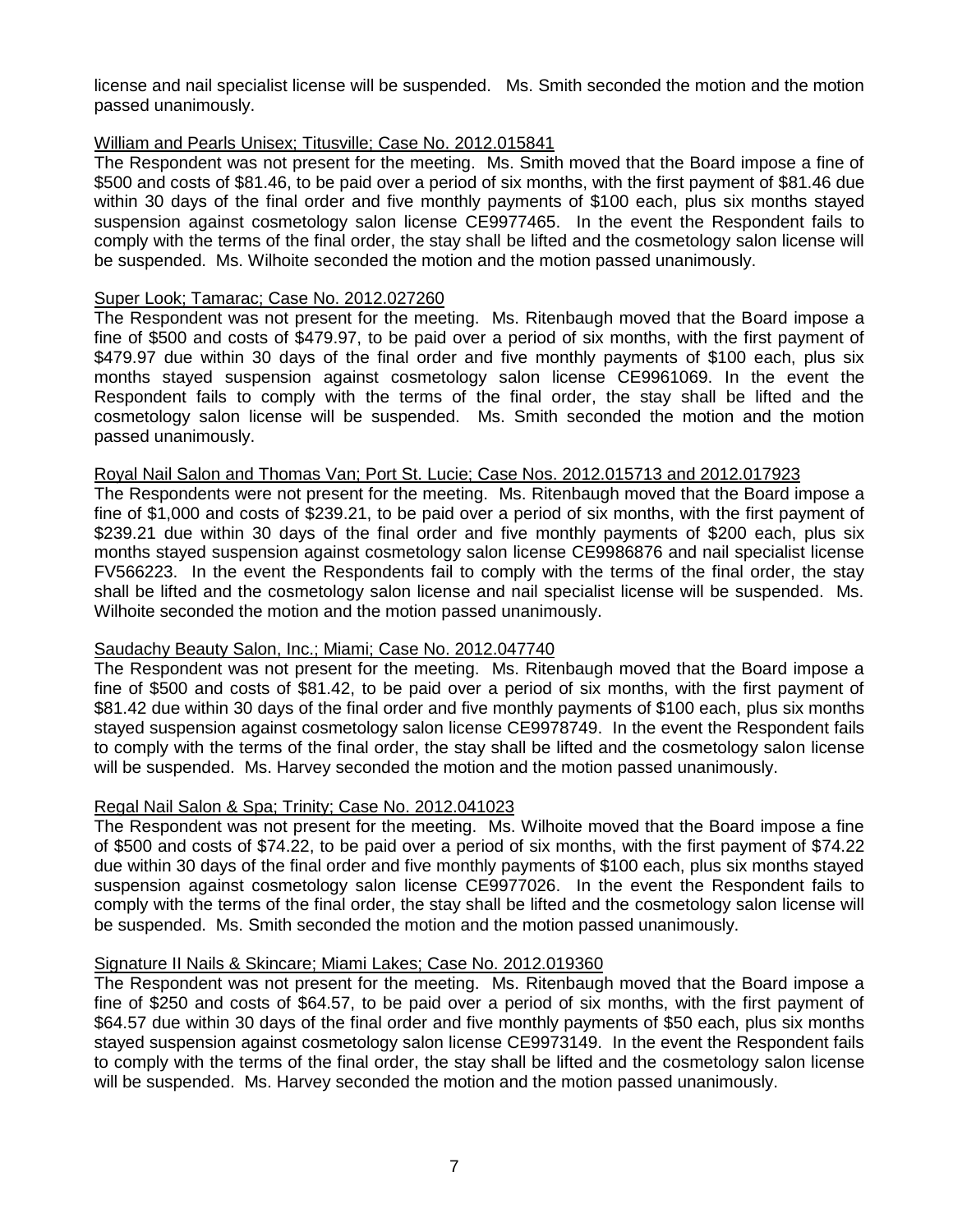### Tae Y. Kim; Jacksonville; Case No. 2011.037272

The Respondent was not present for the meeting. Ms. Smith moved that the Board impose a fine of \$500 and costs of \$1,135.07, plus revocation of cosmetology license CL1220063. Ms. Wilhoite seconded the motion and the motion passed unanimously.

# **Settlement Stipulation**

#### Apex Nails of Crystal River, Inc. and Sa Kim Luu; Crystal River; Case Nos. 2012.042940 and 2012.044870

The Respondents were not present for the meeting. Ms. Wilhoite moved that the Board adopt the Stipulation of the parties as the Board's final action in this matter and incorporate it and all of its terms into a final order and impose a fine of \$500 and costs of \$299.06, to be paid over a period of six months, with the first payment of \$299.06 due within 30 days of the final order and five monthly payments of \$100 each, plus six months stayed suspension against cosmetology salon license CE9983346 and full specialist license FS1655. In the event the Respondents fail to comply with the terms of the final order, the stay shall be lifted and the cosmetology salon license and full specialist license will be suspended. Ms. Smith seconded the motion and the motion passed unanimously.

### Armandeus; Miami; Case No. 2012.019329

The Respondent was not present for the meeting. Ms. Wilhoite moved that the board adopt the Stipulation of the parties as the board's final action in this matter and incorporate it and all of its terms into a final order and impose a fine of \$250 and costs of \$9.23, to be paid over a period of six months, with the first payment of \$9.23 due within 30 days of the final order and five monthly payments of \$50 each, plus six months stayed suspension against cosmetology salon license CE9957104. In the event the Respondent fails to comply with the terms of the final order, the stay shall be lifted and the cosmetology salon license will be suspended. Ms. Smith seconded the motion and the motion passed unanimously.

#### Donna Barnes and Friends Salon and Donna Barnes; Titusville; Case Nos. 2011.033852 and 2012.009001

The Respondents were not present for the meeting. Ms. Wilhoite moved that the board adopt the Stipulation of the parties as the board's final action in this matter and incorporate it and all of its terms into a final order and impose a fine of \$500 and costs of \$379.28, to be paid over a period of six months, with the first payment of \$379.28 due within 30 days of the final order and five monthly payments of \$100 each, plus six months stayed suspension against cosmetology salon license CE63993 and cosmetology license CL107249. In the event the Respondents fail to comply with the terms of the final order, the stay shall be lifted and the cosmetology salon license and cosmetology license will be suspended. Ms. Smith seconded the motion and the motion passed unanimously.

# Beauty Expressions; North Bay Village; Case No. 2012.018552

Ms. White requested that this case be pulled from the agenda.

#### Tami Nails and Dien Tai Cao; West Palm Beach; Case Nos. 2012.003758 and 2012008412

The Respondents were not present for the meeting. Ms. Wilhoite moved that the board adopt the Stipulation of the parties as the board's final action in this matter and incorporate it and all of its terms into a final order and impose a fine of \$500 and costs of \$338.90, to be paid over a period of six months, with the first payment of \$338.90 due within 30 days of the final order and five monthly payments of \$100 each, plus six months stayed suspension against cosmetology salon license CE9970569 and nail specialist license FV9527206. In the event the Respondents fail to comply with the terms of the final order, the stay shall be lifted and the cosmetology salon license and nail specialist license will be suspended. Ms. Smith seconded the motion and the motion passed unanimously.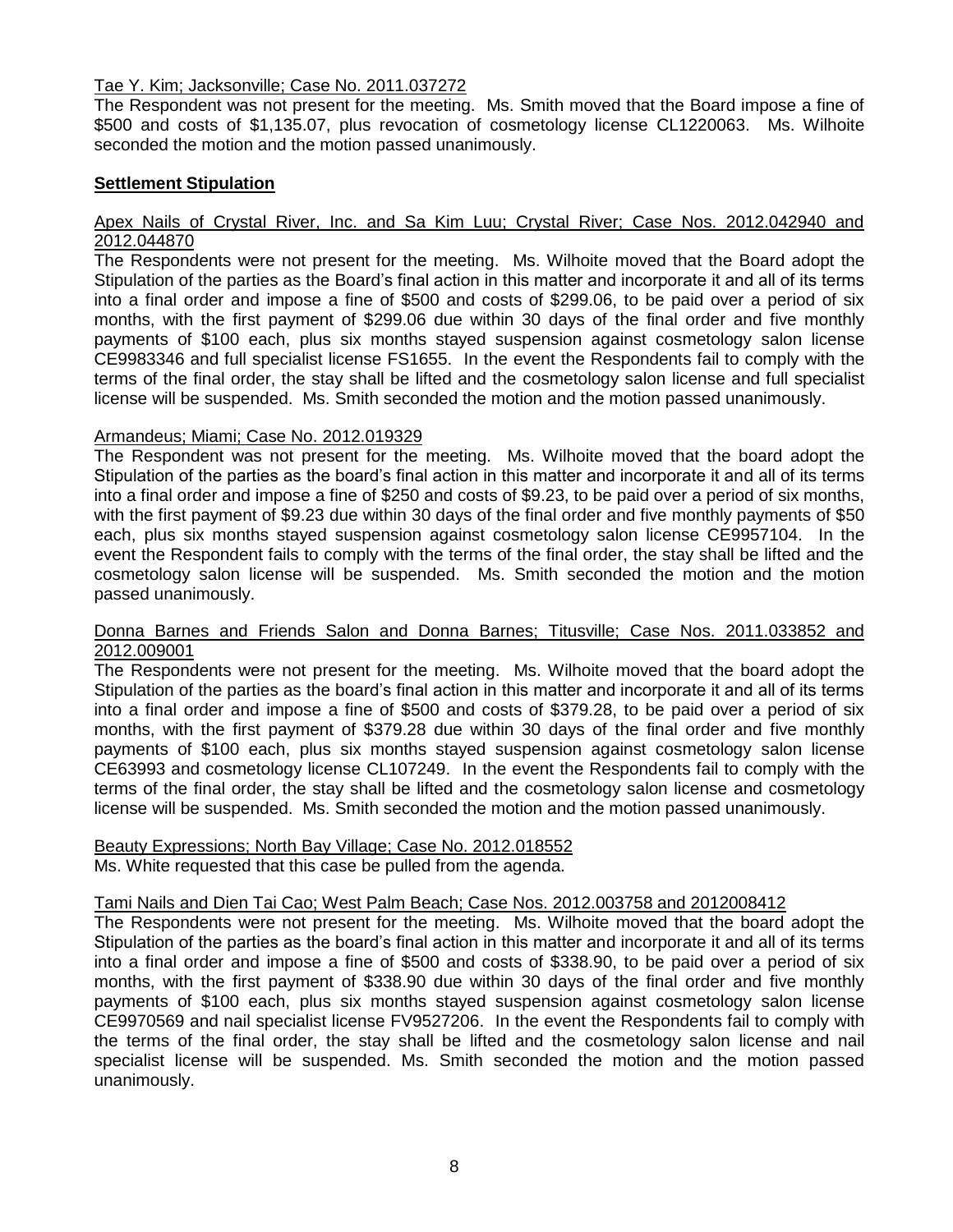City Nail Salon and Ngoc-Diem Thi Le; West Palm Beach; Case Nos. 2012.026848 and 2012.030120

The Respondents were not present for the meeting. Ms. Wilhoite moved that the Board adopt the Stipulation of the parties as the Board's final action in this matter and incorporate it and all of its terms into a final order and impose a fine of \$500 and costs of \$232.89, to be paid over a period of six months, with the first payment of \$232.89 due within 30 days of the final order and five monthly payments of \$100 each, plus six months stayed suspension against cosmetology salon license CE9972373 and full specialist license FS862287. In the event the Respondents fail to comply with the terms of the final order, the stay shall be lifted and the cosmetology salon license and full specialist license will be suspended. Ms. Smith seconded the motion and the motion passed unanimously.

# D & N Nails; Pensacola; Case No. 2012.024900

Ms. Ngoc Nguyen was present for the meeting and was sworn in by the Court Reporter. Ms. Smith moved that the Board adopt the Stipulation of the parties as the Board's final action in this matter and incorporate it and all of its terms into a final order and impose a fine of \$500 and costs of \$245.83, to be paid over a period of six months, with the first payment of \$245.83 due within 30 days of the final order and five monthly payments of \$100 each, plus six months stayed suspension against cosmetology salon license CE9969455. In the event the Respondent fails to comply with the terms of the final order, the stay shall be lifted and the cosmetology salon license will be suspended. Ms. Ritenbaugh seconded the motion and the motion passed unanimously.

### Raimondo Donnarumma; Miami; Case No. 2012.009212

The Respondent was not present for the meeting. Ms. Wilhoite moved that the board adopt the Stipulation of the parties as the board's final action in this matter and incorporate it and all of its terms into a final order and impose a fine of \$500 and costs of \$213.60, to be paid over a period of six months, with the first payment of \$213.60 due within 30 days of the final order and five monthly payments of \$100 each, plus six months stayed suspension against cosmetology license CL1188844. In the event the Respondent fails to comply with the terms of the final order, the stay shall be lifted and the cosmetology license will be suspended. Ms. Smith seconded the motion and the motion passed unanimously.

#### Eden Nails & Spa and Van Thi Thanh Nguyen; Palm Beach Gardens; Case Nos. 2012.017604 and 2012.021940

The Respondents were not present for the meeting. Ms. Wilhoite moved that the Board adopt the Stipulation of the parties as the Board's final action in this matter and incorporate it and all of its terms into a final order and impose a fine of \$650 and costs of \$255.55, to be paid over a period of six months, with the first payment of \$255.55 due within 30 days of the final order and five monthly payments of \$130 each, plus six months stayed suspension against cosmetology salon license CE9979342 and full specialist license FS865263. In the event the Respondents fail to comply with the terms of the final order, the stay shall be lifted and the cosmetology salon license and full specialist license will be suspended. Ms. Smith seconded the motion and the motion passed unanimously.

# Exotic Nails & Spa and Chieu Nguyen; Gainesville; Case Nos. 2012.041007 and 2012.043967

The Respondents were not present for the meeting. Ms. Wilhoite moved that the Board adopt the Stipulation of the parties as the Board's final action in this matter and incorporate it and all of its terms into a final order and impose a fine of \$500 and costs of \$278.75, to be paid over a period of six months, with the first payment of \$278.75 due within 30 days of the final order and five monthly payments of \$100 each, plus six months stayed suspension against cosmetology salon license CE9979233 and full specialist license FS867801. In the event the Respondents fail to comply with the terms of the final order, the stay shall be lifted and the cosmetology salon license and full specialist license will be suspended. Ms. Smith seconded the motion and the motion passed unanimously.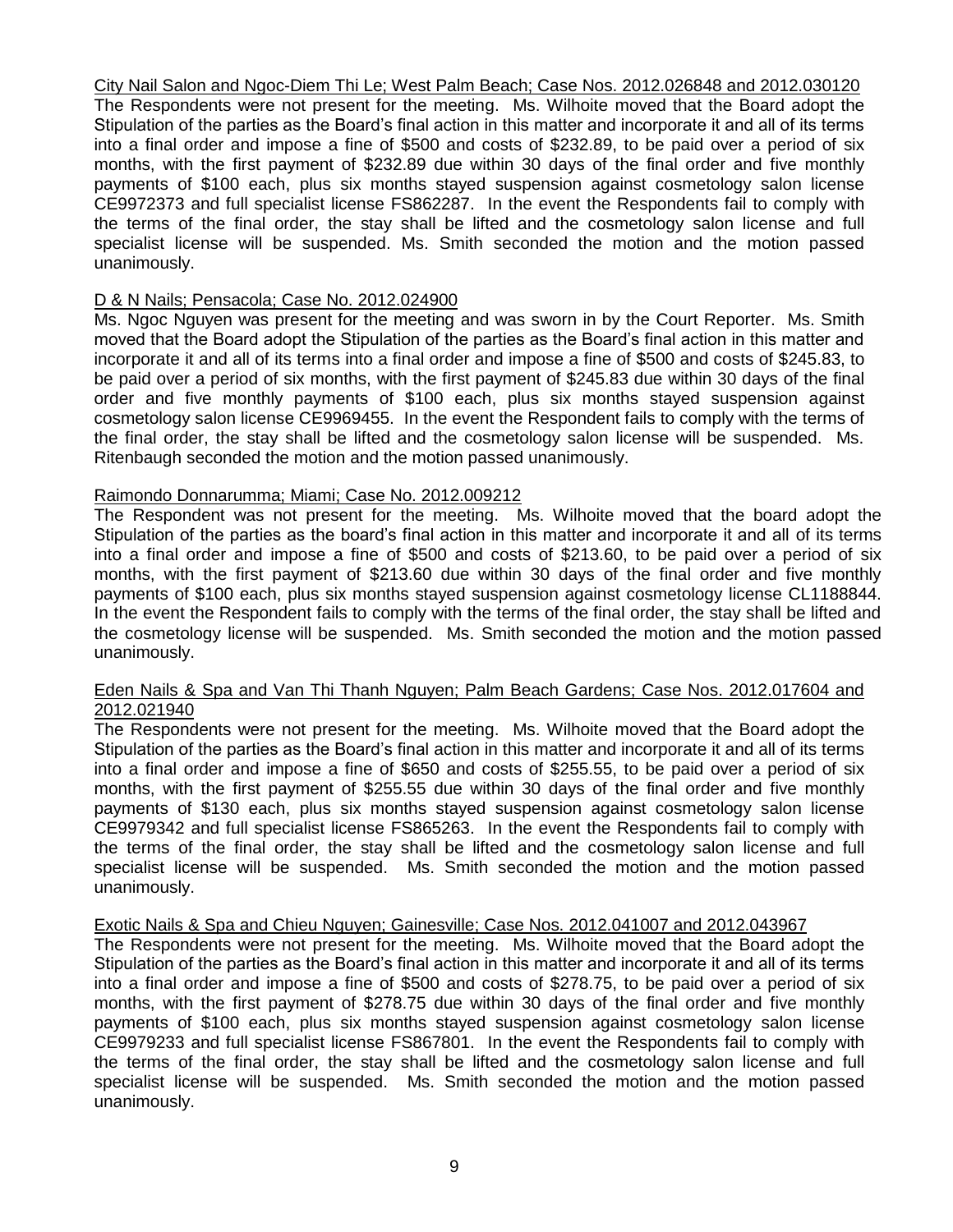Fansy Nails and Mihn Phuong Pham; Royal Palm Beach; Case Nos. 2012.002533 and 2012.009307

The Respondents were not present for the meeting. Ms. Wilhoite moved that the Board adopt the Stipulation of the parties as the Board's final action in this matter and incorporate it and all of its terms into a final order and impose a fine of \$1,000 and costs of \$239.20, to be paid over a period of six months, with the first payment of \$239.20 due within 30 days of the final order and five monthly payments of \$200 each, plus six months stayed suspension against cosmetology salon license CE9971262 and nail specialist license FV9546330. In the event the Respondents fail to comply with the terms of the final order, the stay shall be lifted and the cosmetology salon license and nail specialist license will be suspended. Ms. Smith seconded the motion and the motion passed unanimously.

#### Golden Spa & Salon Inc. and Huong Cam Huynh and Vu Linh Nguyen; Port St. Lucie; Case Nos. 2012.027534 and 2012.031276 and 2012.031251

The Respondents were not present for the meeting. Ms. Wilhoite moved that the Board adopt the Stipulation of the parties as the Board's final action in this matter and incorporate it and all of its terms into a final order and impose a fine of \$500 and costs of \$382.13, to be paid over a period of six months, with the first payment of \$382.13 due within 30 days of the final order and five monthly payments of \$100 each, plus six months stayed suspension against cosmetology salon license CE9981420, full specialist license FS881224 and nail specialist license FV575821. In the event the Respondents fail to comply with the terms of the final order, the stay shall be lifted and the cosmetology salon license, full specialist license and nail specialist license will be suspended. Ms. Smith seconded the motion and the motion passed unanimously.

Happy Nails and Phuong Lien Ngo; West Palm Beach; Case Nos. 2012.012594 and 2012.017124

The Respondents were not present for the meeting. Ms. Wilhoite moved that the Board adopt the Stipulation of the parties as the Board's final action in this matter and incorporate it and all of its terms into a final order and impose a fine of \$500 and costs of \$239.20, to be paid over a period of six months, with the first payment of \$239.20 due within 30 days of the final order and five monthly payments of \$100 each, plus six months stayed suspension against cosmetology salon license CE9980965 and full specialist license FS870957. In the event the Respondents fail to comply with the terms of the final order, the stay shall be lifted and the cosmetology salon license and full specialist license will be suspended. Ms. Smith seconded the motion and the motion passed unanimously.

Hollywood Barbers and Beauty Salon; Windermere; Case No. 2010.027877 Ms. White requested that this case be pulled from the agenda.

#### La'Mer Nails & Spa and Tuan Van Nguyen and Tina Thi Phan; Royal Palm Beach; Case Nos. 2012.028289 and 2012.031240 and 2012.031266

The Respondents were not present for the meeting. Ms. Wilhoite moved that the Board adopt the Stipulation of the parties as the Board's final action in this matter and incorporate it and all of its terms into a final order and impose a fine of \$550 and costs of \$431.80, to be paid over a period of six months, with the first payment of \$431.80 due within 30 days of the final order and five monthly payments of \$110 each, plus six months stayed suspension against cosmetology salon license CE9980585, full specialist license FS861056 and nail specialist license FV9542454. In the event the Respondents fail to comply with the terms of the final order, the stay shall be lifted and the cosmetology salon license, full specialist license and nail specialist license will be suspended. Ms. Smith seconded the motion and the motion passed unanimously.

Jacqueline Lozano; Miami; Case No. 2012.031170 Ms. White requested that this case be pulled from the agenda.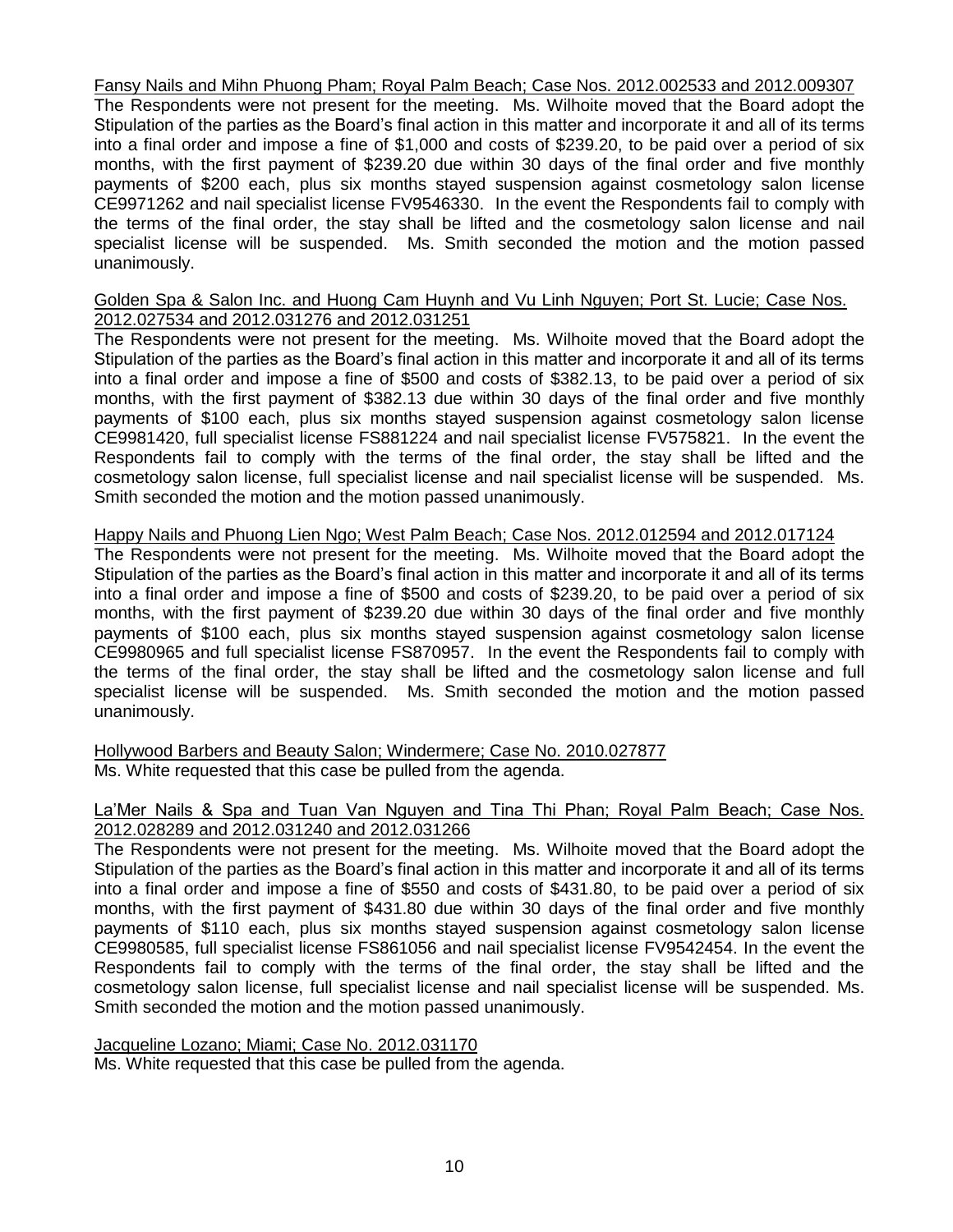Regal Nails Salon & Spa and Kim Tuyen Ngo; Gulf Breeze; Case Nos. 2011.035330 and 2012.035932 The Respondents were not present for the meeting. Ms. Wilhoite moved that the board adopt the Stipulation of the parties as the board's final action in this matter and incorporate it and all of its terms into a final order and impose a fine of \$750 and costs of \$255.92, to be paid over a period of six months, with the first payment of \$255.92 due within 30 days of the final order and five monthly payments of \$150 each, plus six months stayed suspension against cosmetology salon license CE9979613 and nail specialist license FV566062. In the event the Respondents fail to comply with the terms of the final order, the stay shall be lifted and the cosmetology salon license and nail specialist license will be suspended. Ms. Smith seconded the motion and the motion passed unanimously.

#### Pink & White Nails Inc. and Trung Nguyen; Holiday; Case Nos. 2011.054138 and 2012.032642

The Respondents were not present for the meeting. Ms. Wilhoite moved that the board adopt the Stipulation of the parties as the board's final action in this matter and incorporate it and all of its terms into a final order and impose a fine of \$500 and costs of \$100.21, to be paid over a period of six months, with the first payment of \$100.21 due within 30 days of the final order and five monthly payments of \$100 each, plus six months stayed suspension against cosmetology salon license CE9979538 and nail specialist license FV566816. In the event the Respondents fail to comply with the terms of the final order, the stay shall be lifted and the cosmetology salon license and nail specialist license will be suspended. Ms. Smith seconded the motion and the motion passed unanimously.

### Vina Nails Salon and Thuy Nguyen; Jupiter; Case Nos. 2011.028892 and 2011.033603

The Respondents were not present for the meeting. Ms. Wilhoite moved that the board adopt the Stipulation of the parties as the board's final action in this matter and incorporate it and all of its terms into a final order and impose a fine of \$500 and costs of \$259.22, to be paid within 30 days of the final order, plus six months stayed suspension against cosmetology salon license CE9953992 and nail specialist license FV575594. In the event the Respondents fail to comply with the terms of the final order, the stay shall be lifted and the cosmetology salon license and nail specialist license will be suspended. Ms. Smith seconded the motion and the motion passed unanimously.

# Ona-Gyn, LLC; Titusville; Case No. 2012.010698

Ms. White requested that this case be pulled from the agenda.

# Penny Nails and Chancy Trinh; Tallahassee; Case Nos. 2012.030019 and 2012.032762

The Respondents were not present for the meeting. Ms. Wilhoite moved that the Board adopt the Stipulation of the parties as the Board's final action in this matter and incorporate it and all of its terms into a final order and impose a fine of \$1,100 and costs of \$168.31, to be paid over a period of six months, with the first payment of \$168.31 due within 30 days of the final order and five monthly payments of \$220 each, plus six months stayed suspension against cosmetology salon license CE9977778 and full specialist license FS880469. In the event the Respondents fail to comply with the terms of the final order, the stay shall be lifted and the cosmetology salon license and full specialist license will be suspended. Ms. Smith seconded the motion and the motion passed unanimously.

# XI Hair Salon and Hue Thi Phan; Vero Beach; Case Nos. 2012.019237 and 2012.022942

The Respondents were not present for the meeting. Ms. Wilhoite moved that the Board adopt the Stipulation of the parties as the Board's final action in this matter and incorporate it and all of its terms into a final order and impose a fine of \$500 and costs of \$234.70, to be paid over a period of six months, with the first payment of \$234.70 due within 30 days of the final order and five monthly payments of \$100 each, plus six months stayed suspension against cosmetology salon license CE9988290 and cosmetology license CL1197581. In the event the Respondents fail to comply with the terms of the final order, the stay shall be lifted and the cosmetology salon license and cosmetology license will be suspended. Ms. Smith seconded the motion and the motion passed unanimously.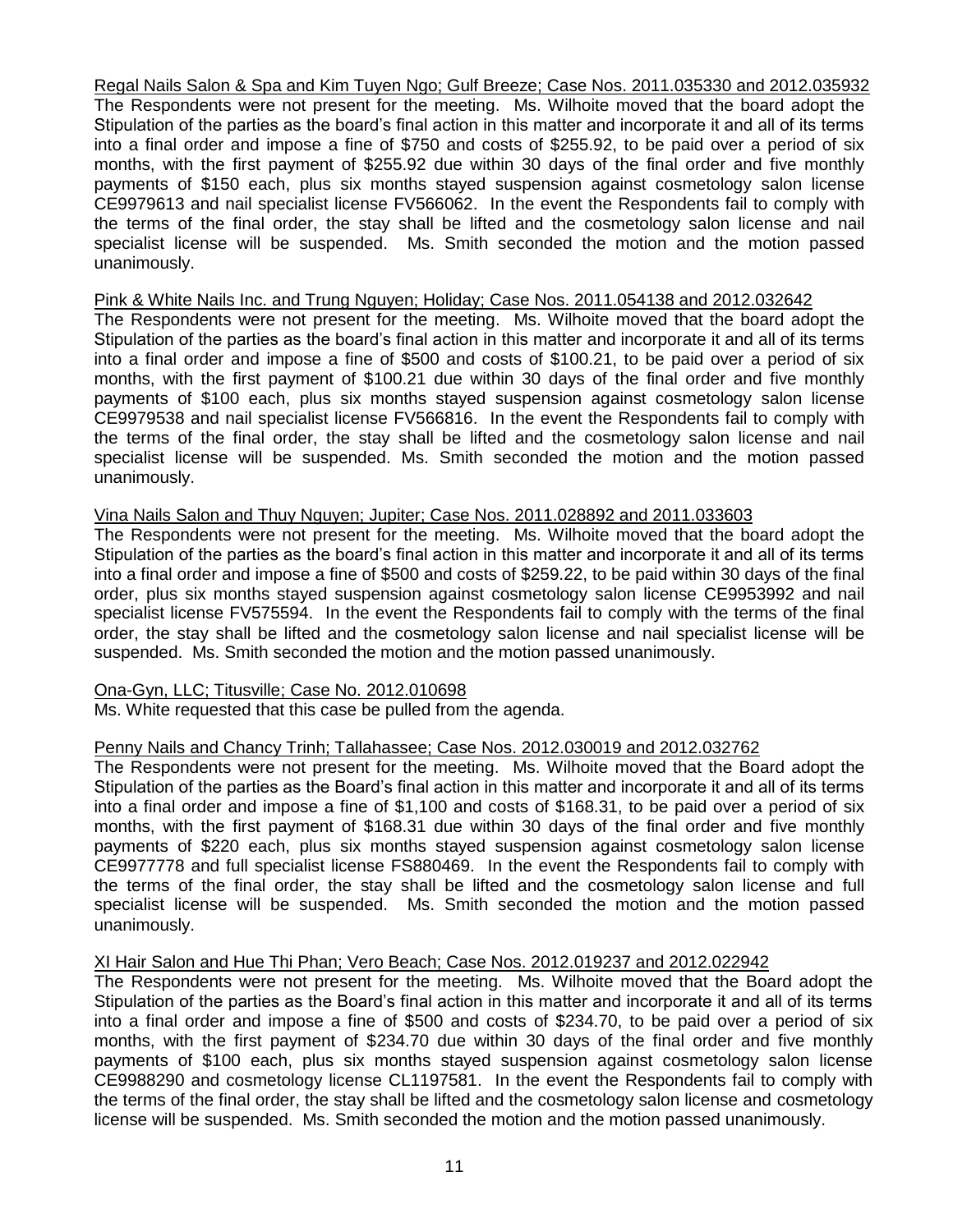# Michael Placido; Willington; Case No. 2012.017879

The Respondent was not present for the meeting. Ms. Wilhoite moved that the Board adopt the Stipulation of the parties as the Board's final action in this matter and incorporate it and all of its terms into a final order and impose a fine of \$500 and costs of \$67.94, to be paid over a period of six months, with the first payment of \$67.94 due within 30 days of the final order and five monthly payments of \$100 each, plus six months stayed suspension against cosmetology license CL1201695. In the event the Respondent fails to comply with the terms of the final order, the stay shall be lifted and the cosmetology license will be suspended. Ms. Wilhoite seconded the motion and the motion passed unanimously.

### Thuy T. Tran; Riverview; Case No. 2012.028324

The Respondent was not present for the meeting. Vice Chair Fincel moved that the Board adopt the Stipulation of the parties as the Board's final action in this matter and incorporate it and all of its terms into a final order and impose a fine of \$1,000 and costs of \$209.44, to be paid over a period of six months, with the first payment of \$209.44 due within 30 days of the final order and five monthly payments of \$200 each, plus six months stayed suspension against facial specialist license FB9716655. In the event the Respondent fails to comply with the terms of the final order, the stay shall be lifted and the facial specialist license will be suspended. Ms. Smith seconded the motion and the motion passed unanimously.

### Mike Tran; Riverview; Case No. 2011.060338

Mr. Tran was present for the meeting and was sworn in by the Court Reporter. Ms. Ritenbaugh moved that the Board adopt the Stipulation of the parties as the Board's final action in this matter and incorporate it and all of its terms into a final order and impose a fine of \$500 and costs of \$59.70, to be paid over a period of six months, with the first payment of \$59.70 due within 30 days of the final order and five monthly payments of \$100 each, plus six months stayed suspension against full specialist license FS882755. In the event the Respondent fails to comply with the terms of the final order, the stay shall be lifted and the full specialist license will be suspended. Ms. Wilhoite seconded the motion and the motion passed unanimously.

#### U S Nails; Jupiter; Case No. 2012.008348

The Respondent was not present for the meeting. Vice Chair Fincel moved that the Board adopt the Stipulation of the parties as the Board's final action in this matter and incorporate it and all of its terms into a final order and impose a fine of \$250 and costs of \$124.77, to be paid over a period of six months, with the first payment of \$124.77 due within 30 days of the final order and five monthly payments of \$50 each, plus six months stayed suspension against cosmetology salon license CE9962252. In the event the Respondent fails to comply with the terms of the final order, the stay shall be lifted and the cosmetology salon license will be suspended. Ms. Smith seconded the motion and the motion passed unanimously.

#### **Department Attorney Report**

Ms. White informed the Board that as of October 15, 2013, there were 412 open cosmetology cases in the legal section.

#### **Hair Braiding Courses**

#### **Informal Hearing**

#### RTK Hair Salons

Ms. Robyn Barineau, Executive Director, noted that the course was denied at the July 16, 2013, Board meeting based on the course content being outside the scope of practice of a hair braider registration and incorrect disinfection procedures. After review, Ms. Ritenbaugh moved to approve the course. Ms. Smith seconded the motion and the motion passed unanimously.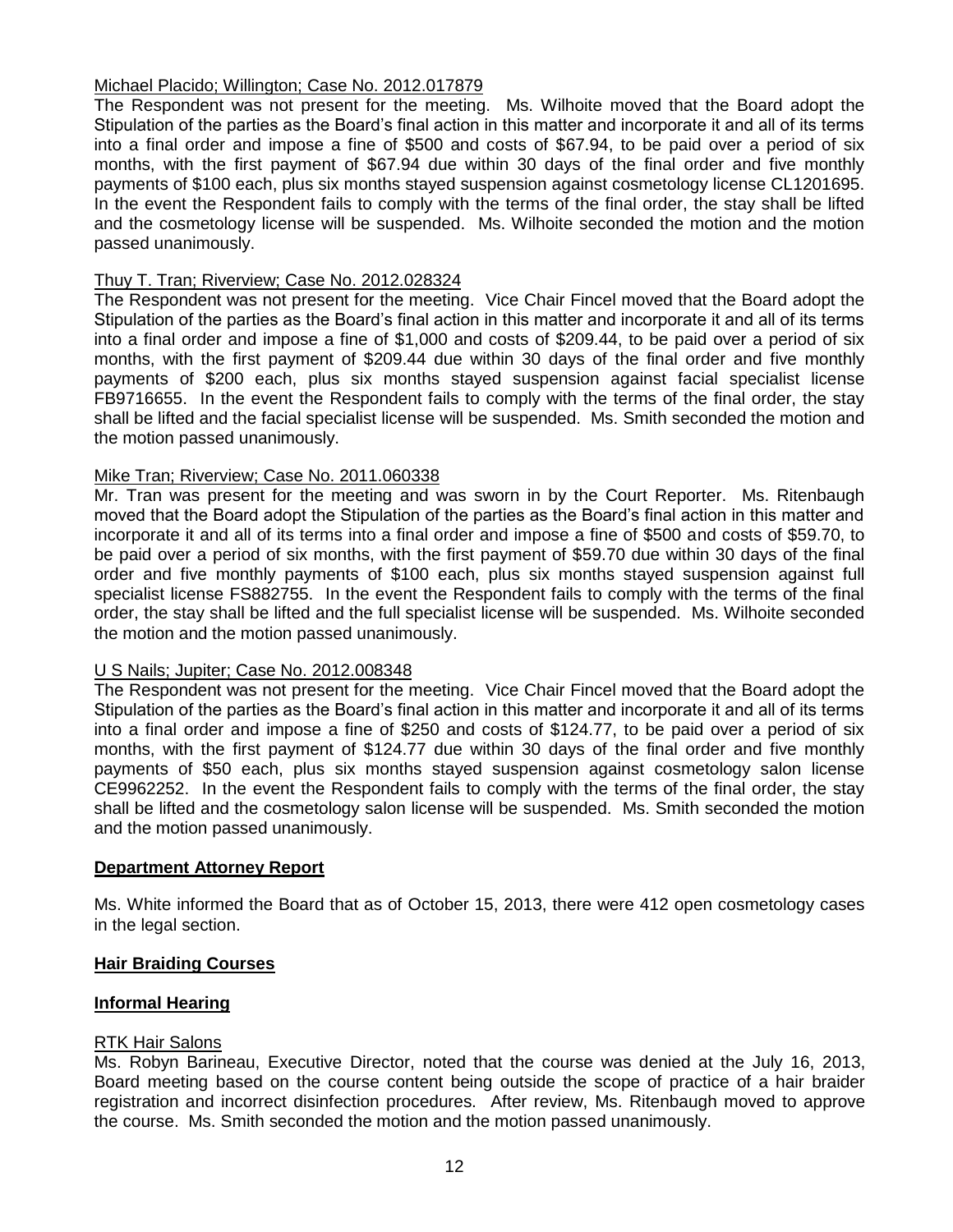# **Initial Review**

#### Peggy's Hair Care Institute

After review, Ms. Ritenbaugh moved to deny the course based on the course content being outside the scope of practice of Board of Cosmetology licensees and incorrect information. Ms. Harvey seconded the motion and the motion passed unanimously.

#### Braids Etc.

After review, Ms. Wilhoite moved to deny the course based on the course content being outside the scope of practice of Board of Cosmetology licensees and incorrect information. Ms. Smith seconded the motion and the motion passed unanimously.

#### Marlene Training Center

After review, Ms. Smith moved to deny the course based on the course content being outside the scope of practice of Board of Cosmetology licensees and incorrect information. Ms. Wilhoite seconded the motion and the motion passed unanimously.

### Carline's Hair Braiding Training & Certification

After review, Ms. Wilhoite moved to deny the course based on the course content being outside the scope of practice of Board of Cosmetology licensees and incorrect information. Ms. Smith seconded the motion and the motion passed unanimously.

### **Hair Wrapping Courses**

#### Peggy's Hair Care Institute

After review, Ms. Smith moved to deny the course based on the course content being outside the scope of practice of Board of Cosmetology licensees and incorrect information. Ms. Wilhoite seconded the motion and the motion passed unanimously.

#### Braids Etc.

After review, Ms. Smith moved to deny the course based on the course content being outside the scope of practice of Board of Cosmetology licensees and incorrect information. Ms. Ritenbaugh seconded the motion and the motion passed unanimously.

#### Marlene Training Center

After review, Ms. Smith moved to deny the course based on the course content being outside the scope of practice of Board of Cosmetology licensees and incorrect information. Ms. Wilhoite seconded the motion and the motion passed unanimously.

#### **Body Wrapping Courses**

#### Marlene Training Center

After review, Ms. Smith moved to deny the course based on the course content being outside the scope of practice of Board of Cosmetology licensees and incorrect information. Ms. Wilhoite seconded the motion and the motion passed unanimously.

#### Exhale Body Care LLC.

After review, Ms. Smith moved to deny the course based on the course content being outside the scope of practice of Board of Cosmetology licensees and incorrect information. Ms. Wilhoite seconded the motion and the motion passed unanimously.

#### Exhale Body Care LLC.

After review, Ms. Smith moved to deny the course based on the course content being outside the scope of practice of Board of Cosmetology licensees and incorrect information. Ms. Wilhoite seconded the motion and the motion passed unanimously.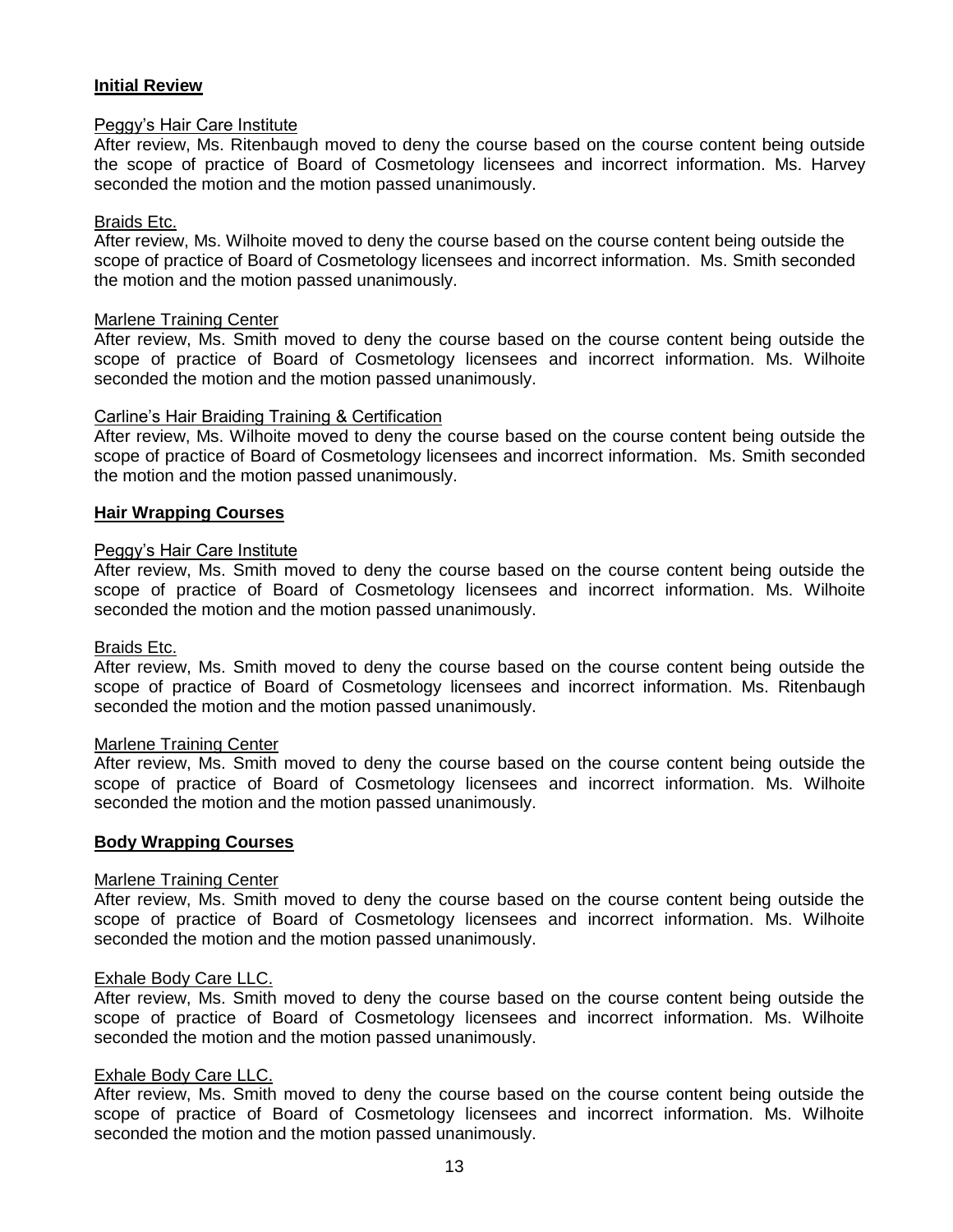# **Initial HIV/AIDS Courses**

#### Beauty School of Skin & Nails, Inc.

After review, Ms. Wilhoite moved to approve the course. Ms. Ritenbaugh seconded the motion and the motion passed unanimously.

#### Marlene Training Center

After review, Ms. Wilhoite moved to approve the course. Ms. Ritenbaugh seconded the motion and the motion passed unanimously.

# **Continuing Education Courses**

# **Initial Review**

CEU24-7.COM - Overseeing Cosmetology: The Role of the Board of Cosmetology – 2 Hours After review, Vice Chair Fincel moved to approve the course with the following contingency: update references. The correction must be submitted to the Executive Director within 30 days of the date of the order for approval. Ms. Smith seconded the motion and the motion passed unanimously.

#### CEU24-7.COM - Communicable Diseases in Cosmetology: HIV and Other Communicable Diseases - 2 **Hours**

After review, Vice Chair Fincel moved to approve the course with the following contingency: update references. The correction must be submitted to the Executive Director within 30 days of the date of the order for approval. Ms. Smith seconded the motion and the motion passed unanimously.

CEU24-7.COM – The Chemistry of Cosmetology: HIV and Other Communicable Diseases – 2 Hours After review, Vice Chair Fincel moved to approve the course with the following contingency: update references. The correction must be submitted to the Executive Director within 30 days of the date of the order for approval. Ms. Smith seconded the motion and the motion passed unanimously.

CEU24-7.COM – Cosmetology & the Environment: Air Quality and Management of Waste – 2 Hours After review, Vice Chair Fincel moved to approve the course with the following contingency: update references. The correction must be submitted to the Executive Director within 30 days of the date of the order for approval. Ms. Smith seconded the motion and the motion passed unanimously.

# CEU24-7.COM – Color Change: 3 Hour Elective Class – 3 Hours

After review, Vice Chair Fincel moved to approve the course with the following contingency: update references. The correction must be submitted to the Executive Director within 30 days of the date of the order for approval. Ms. Smith seconded the motion and the motion passed unanimously.

# CEU24-7.COM – Branding Your Spa: Marketing Skills to Maximize Profit – 4 Hours

After review, Vice Chair Fincel moved to approve the course with the following contingency: update references. The correction must be submitted to the Executive Director within 30 days of the date of the order for approval. Ms. Smith seconded the motion and the motion passed unanimously.

# CEU24-7.COM – Branding Your Nail Salon: Marketing Skills to Maximize Profit – 4 Hours

After review, Vice Chair Fincel moved to approve the course with the following contingency: update references. The correction must be submitted to the Executive Director within 30 days of the date of the order for approval. Ms. Smith seconded the motion and the motion passed unanimously.

# CEU24-7.COM – Branding Your Salon: Marketing Skills to Maximize Profit – 4 Hours

After review, Vice Chair Fincel moved to approve the course with the following contingency: update references. The correction must be submitted to the Executive Director within 30 days of the date of the order for approval. Ms. Smith seconded the motion and the motion passed unanimously.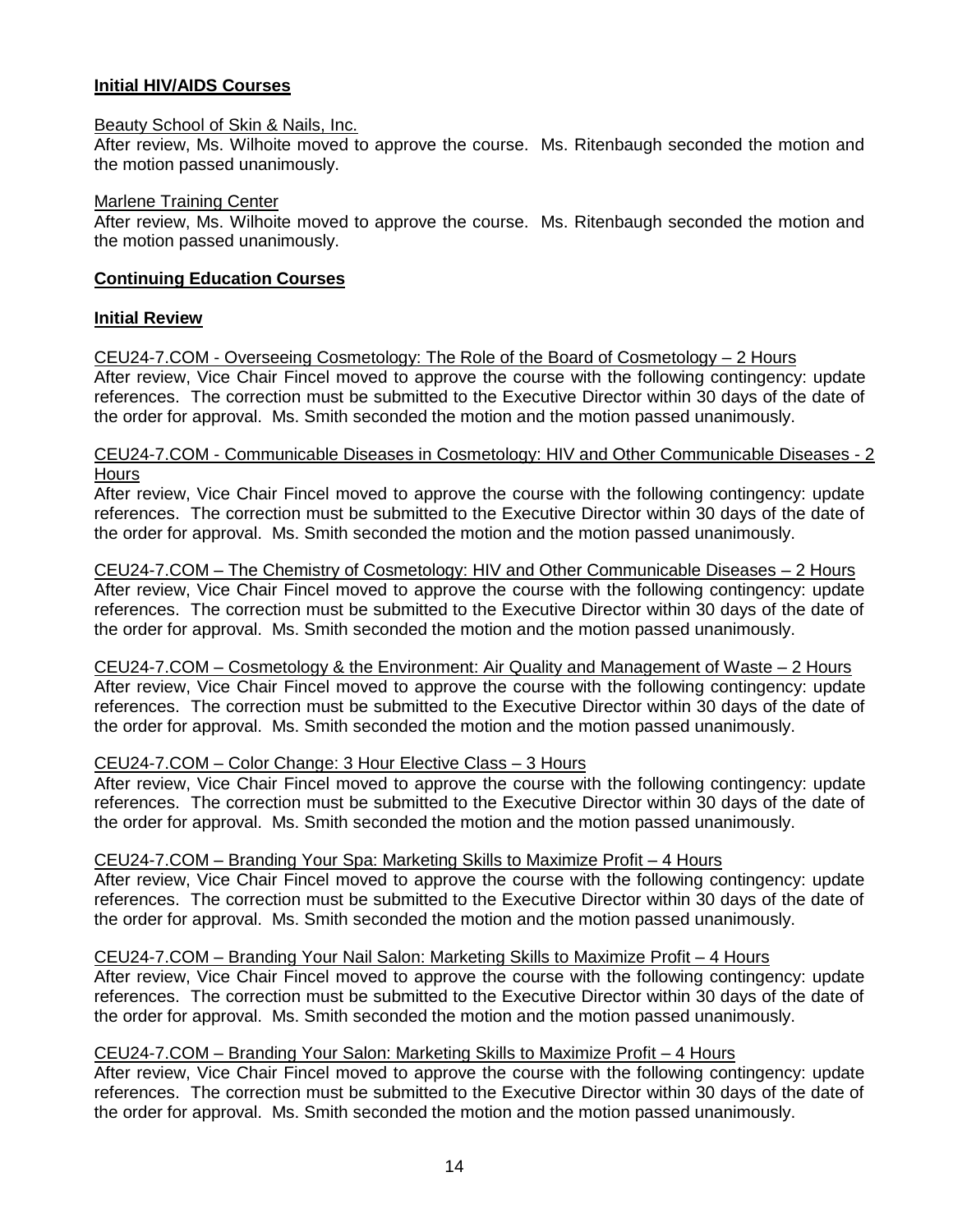### CEU24-7.COM – Understanding OSHA: OSHA Regulations for Cosmetology – 1 Hour

After review, Vice Chair Fincel moved to approve the course with the following contingency: update references. The correction must be submitted to the Executive Director within 30 days of the date of the order for approval. Ms. Smith seconded the motion and the motion passed unanimously.

### CEU24-7.COM – Keeping it Clean: From Sanitation to Sterilization – 3 Hours

After review, Vice Chair Fincel moved to approve the course with the following contingency: update references. The correction must be submitted to the Executive Director within 30 days of the date of the order for approval. Ms. Smith seconded the motion and the motion passed unanimously.

#### CEU24-7.COM – Radical Color Change: 4 Hour Elective Class – 4 Hours

After review, Vice Chair Fincel moved to approve the course with the following contingency: update references. The correction must be submitted to the Executive Director within 30 days of the date of the order for approval. Ms. Smith seconded the motion and the motion passed unanimously.

### CEU24-7.COM – Workers' Compensation for the Cosmetologist – 1 Hour

After review, Vice Chair Fincel moved to approve the course with the following contingency: update references. The correction must be submitted to the Executive Director within 30 days of the date of the order for approval. Ms. Smith seconded the motion and the motion passed unanimously.

#### Center for Beauty and Health Excellence – CBHE Florida 16 Hour 2013-2014 – 16 Hours

After review, Ms. Smith moved to deny the course based on the course content being outside the scope of practice of Board of Cosmetology licensees, incorrect disinfection procedures and outdated references. Ms. Harvey seconded the motion and the motion passed unanimously.

### Monique Cosmetique LLC. – Environmental Issues – 1 Hour

Ms. Witte was present for the meeting. After review, Ms. Smith moved to approve the course. Ms. Harvey seconded the motion and the motion passed unanimously.

# Monique Cosmetique LLC. – Chemical Makeup – 2 Hours

Ms. Witte was present for the meeting. After review, Ms. Smith moved to approve the course. Ms. Harvey seconded the motion and the motion passed unanimously.

#### Monique Cosmetique LLC. – Cosmetology Laws and Rules – 2 Hours

Ms. Witte was present for the meeting. After review, Ms. Smith moved to approve the course. Ms. Harvey seconded the motion and the motion passed unanimously.

#### Monique Cosmetique LLC. – Worker's Compensation Issues – 1 Hour

Ms. Witte was present for the meeting. After review, Ms. Smith moved to approve the course. Ms. Harvey seconded the motion and the motion passed unanimously.

# Monique Cosmetique LLC. – OSHA – 1 Hour

Ms. Witte was present for the meeting. After review, Ms. Smith moved to approve the course. Ms. Harvey seconded the motion and the motion passed unanimously.

#### Monique Cosmetique LLC. – Sanitation and Sterilization in the Salon or Spa – 3 Hours

Ms. Witte was present for the meeting. After review, Ms. Smith moved to approve the course. Ms. Harvey seconded the motion and the motion passed unanimously.

#### Monique Cosmetique LLC. – HIV/AIDS – 2 Hours

Ms. Witte was present for the meeting. After review, Ms. Smith moved to approve the course. Ms. Harvey seconded the motion and the motion passed unanimously.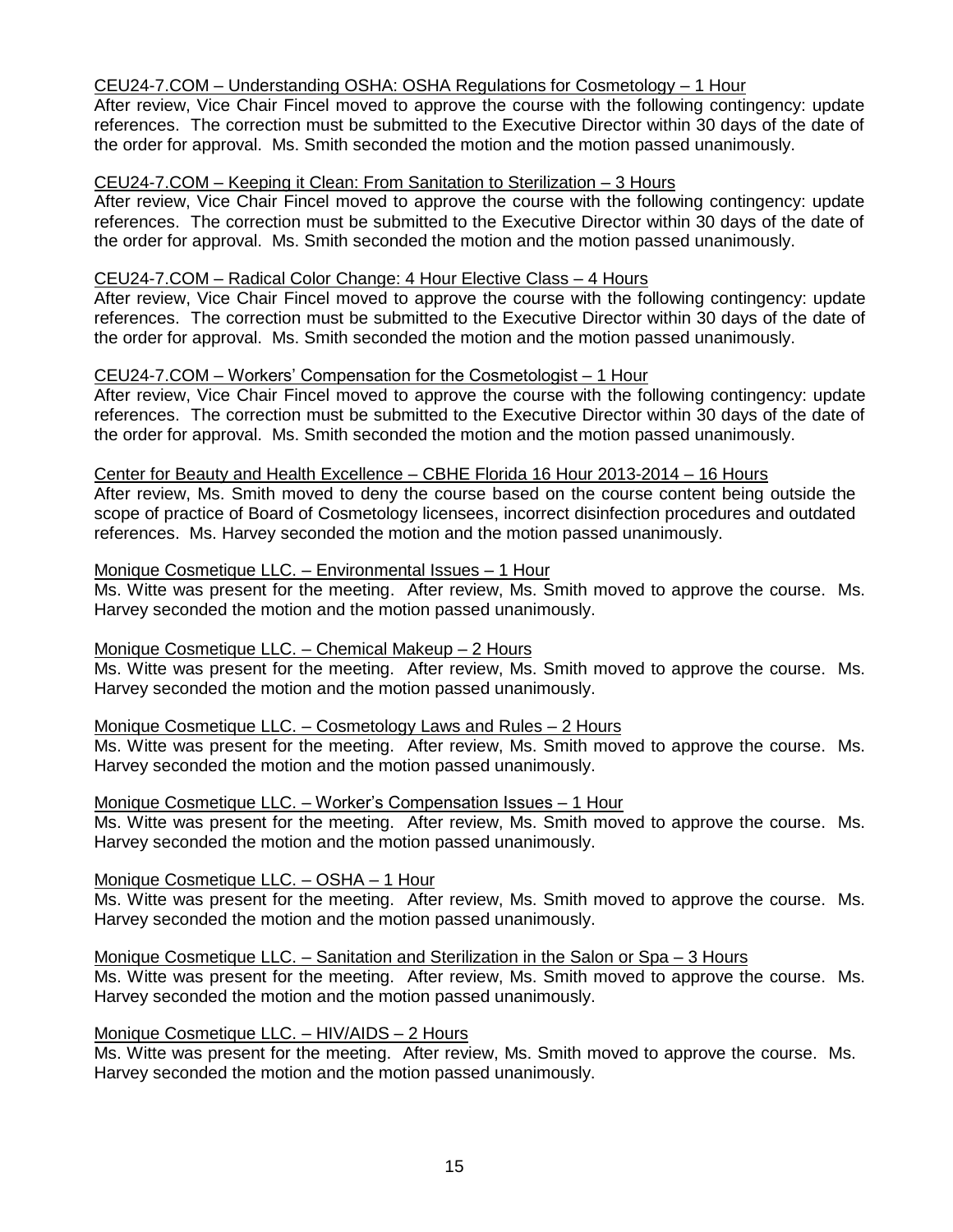Monique Cosmetique LLC. – 12 Hr Continued Education for the Esthetician & Cosmetologists – 12 Hours Ms. Witte was present for the meeting. After review, Ms. Smith moved to approve the course. Ms. Harvey seconded the motion and the motion passed unanimously.

#### Michael L. Stahl – Permanent Waiving – 3 Hours

Mr. Michael Stahl was present for the meeting. After review, Ms. Ritenbaugh moved to approve the course. Ms. Wilhoite seconded the motion and the motion passed unanimously.

Michael L. Stahl – Chemical Hair Relaxing & Soft Curl Permanent and the Chemical Blowout – 2 Hours Mr. Stahl was present for the meeting. After review, Ms. Ritenbaugh moved to approve the course. Ms. Wilhoite seconded the motion and the motion passed unanimously.

### Michael L. Stahl – Hair Coloring – 4 Hours

Mr. Stahl was present for the meeting. After review, Ms. Ritenbaugh moved to approve the course. Ms. Wilhoite seconded the motion and the motion passed unanimously.

### Michael L. Stahl – Sanitation and Sterilization – 3 Hours

Mr. Stahl was present for the meeting. After review, Vice Chair Fincel moved to approve the course with the following contingencies: strike references to phenols and alcohol as a disinfectant, strike reference of using ultraviolet light as a method of sanitation, strike applying disinfectant to instruments by a method other than immersion, strike references to instruments be sterilized rather than disinfected, and strike reference to disinfection of razor blades rather than permanent disposal. The corrections must be submitted to the Executive Director within 30 days of the date of the order for approval. Ms. Ritenbaugh seconded the motion and the motion passed unanimously.

The Beauty Industry Council of the Florida Retail Federation – 16 Hour CE Course – 16 Hours After review, Ms. Wilhoite moved to approve the course. Ms. Harvey seconded the motion and the motion passed unanimously.

# American Safety Council, Inc. – 16 Hour CE Course – 16 Hours

After review, Ms. Smith moved to approve the course. Ms. Ritenbaugh seconded the motion and the motion passed unanimously.

# Deniz Harris – The Art of Brazilian Bikini Wax – 4 Hours

After review, Ms. Ritenbaugh moved to approve the course. Ms. Harvey seconded the motion and the motion passed unanimously.

Academy of Health & Beauty – 16-Hour Continuing Education Course 16 Hours Home Study/Video After review, Ms. Smith moved to deny the course based on incorrect disinfection procedures and outdated references. Ms. Ritenbaugh seconded the motion and the motion passed unanimously.

# **Board Member Training**

Ms. Barineau, Ms. White and Mr. Dolan conducted board member training.

# **ADJOURNMENT**

There being no further business, the meeting was adjourned at approximately 2:15 p.m.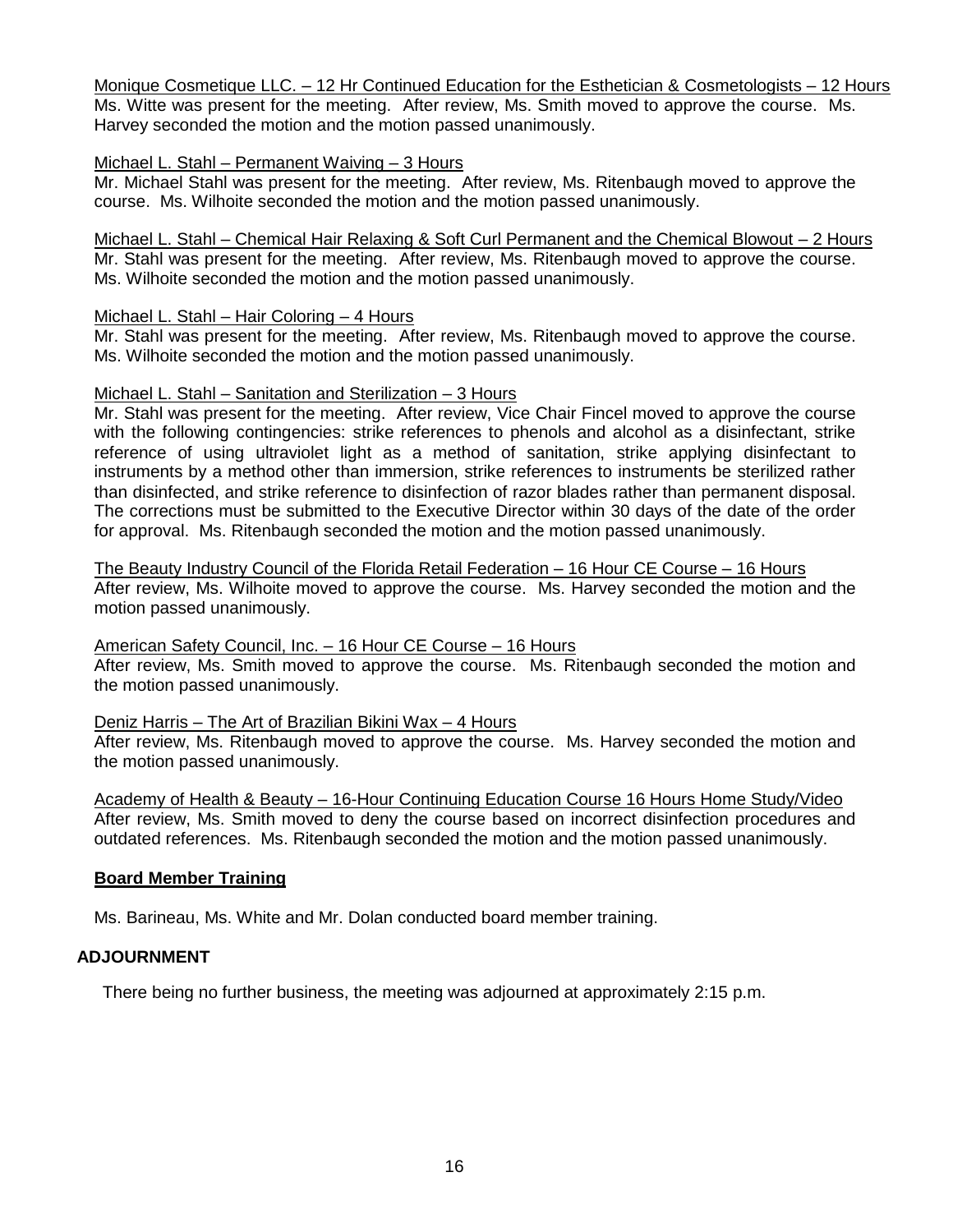# **Tuesday, October 22, 2013**

The Board of Cosmetology meeting was called to order at approximately 9:00 a.m., by Chair Myra Jowers.

# **Board Members Present Board Members Absent**

Myra Jowers, Chair Ginny Fincel, Vice Chair Suzanne Wilhoite Laurel Ritenbaugh Monica Smith Adrienne Harvey

### **Other Persons Present**

Robyn Barineau, Executive Director, Department of Business and Professional Regulation (DBPR) Doug Dolan, Assistant Attorney General, Office of the Attorney General (OAG) Erica White, Assistant General Counsel, Office of the General Counsel (OGC), DBPR Kelly Wright, Assistant General Counsel, OCG, DBPR Julie Rowland, Government Analyst, DBPR Heather Howard, Court Reporter Pamela Smith Loi Nguyen Quy Nguyen Renee Wilson

The meeting was opened with a roll call and a quorum was established.

# **APPROVAL OF MINUTES**

Ms. Laurel Ritenbaugh moved to approve the minutes from the September 4, 2013, Board meeting. Ms. Monica Smith seconded the motion and the motion passed unanimously.

# **APPLICATIONS**

#### **Licensure Applications**

# **Informal Hearing**

#### Milagros Lopez Molina / Puerto Rico

Ms. Molina was not present for the meeting. Ms. Robyn Barineau, Executive Director, noted that the application was denied at the July 16, 2013, Board meeting, based on inconsistent documentation and failure to demonstrate that the applicant met the requirements of Section 477.019, Florida Statutes, and Rules 61G5-18.007 and/or 61G5-18.001, Florida Administrative Code. After review, Ms. Smith moved to uphold the denial as the application contains inconsistent documentation and fails to demonstrate that the applicant meets the requirements of Section 477.019. Florida Statutes, and Rules 61G5-18.007 and/or 61G5-18.001, Florida Administrative Code. Ms. Suzanne Wilhoite seconded the motion and the motion passed unanimously.

# Pamela V. Smith / North Carolina

Ms. Smith was present for the meeting and was sworn in by Ms. Heather Howard, Court Reporter. After review, Ms. Ritenbaugh moved to approve the application. Ms. Adrienne Harvey seconded the motion and the motion passed unanimously.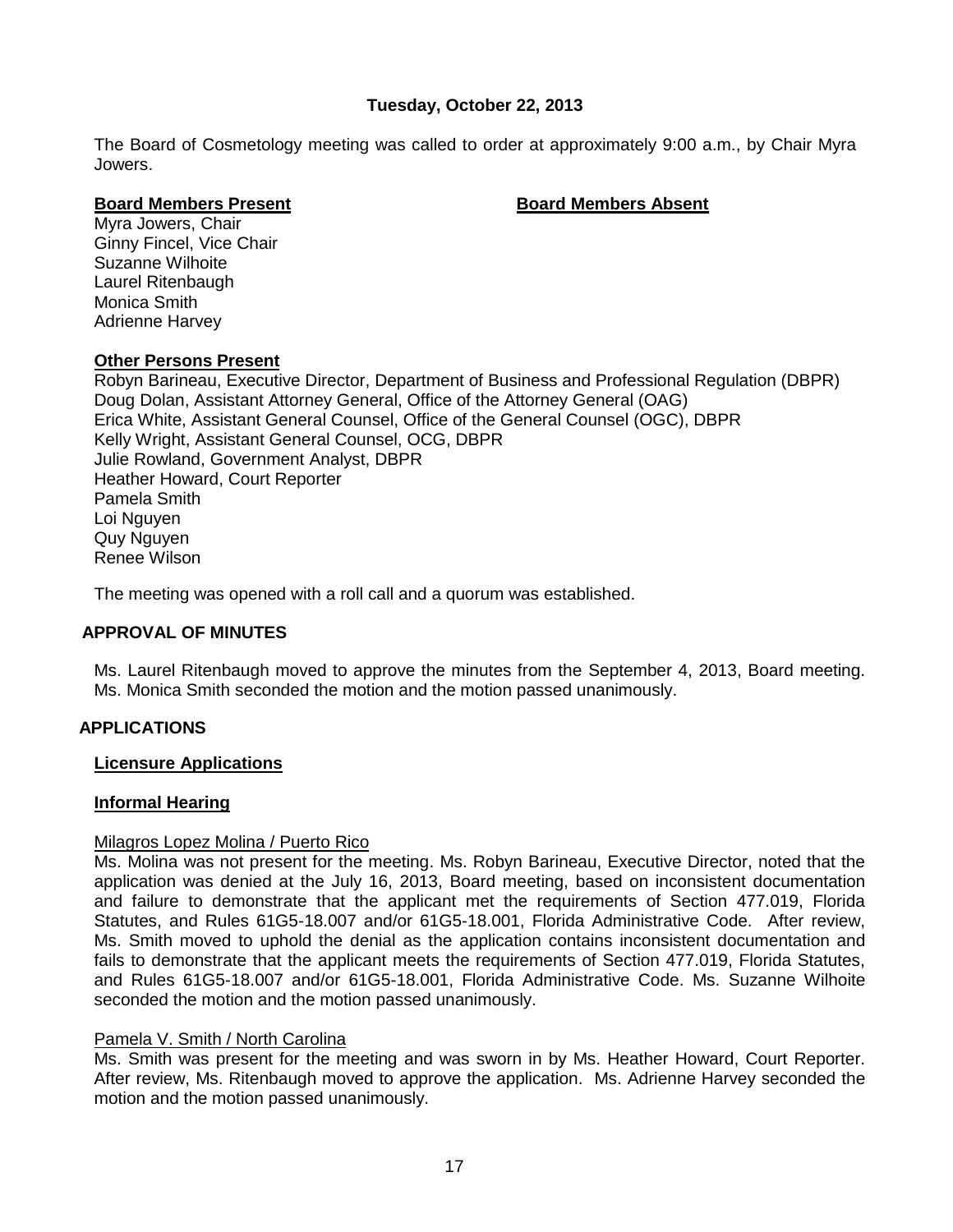#### Loi Ngoc Nguyen

Mr. Loi Nguyen and Mr. Quy Nguyen were present for the meeting and were sworn in by the Court Reporter. After review, Ms. Suzanne Wilhoite moved to approve the application. Ms. Ritenbaugh seconded the motion and the motion passed with Vice Chair Ginny Fincel voting against the motion.

#### Kawan Best

Ms. Best was not present for the meeting. After review, Ms. Ritenbaugh moved to approve the application. Ms. Harvey seconded the motion and the motion passed unanimously.

#### Yamaris Carrasquillo / Puerto Rico

Ms. Carrasquillo was not present for the meeting. After review, Ms. Ritenbaugh moved to approve the application. Ms. Smith seconded the motion and the motion passed unanimously.

#### Juan M. Salgado / North Carolina

Mr. Salgado was not present for the meeting. After review, Vice Chair Fincel moved to deny the application as the application contains inconsistent documentation and fails to demonstrate that the applicant meets the requirements of Section 477.019, Florida Statutes, and Rules 61G5-18.007 and/or 61G5-18.001, Florida Administrative Code. Ms. Wilhoite seconded the motion and the motion passed unanimously.

### **OTHER BUSINESS**

#### **Board Attorney Report**

Mr. Doug Dolan, Assistant Attorney General, informed the Board of legislation that passed during the 2013 legislative session related to public comments at meetings. He will bring draft language to the January 2014 meeting for discussion.

#### **Executive Director Report**

#### Financial Report for Period Ending June 2013

Ms. Barineau reported that the balance in the Board's operating account as of June 30, 2013, was over \$3.1 million, and the balance in their unlicensed activity account was over \$2.1 million for the same period.

#### National-Interstate Council (NIC) Newsletter May/June/July 2013

Ms. Barineau informed the Board that the NIC Newsletter was included in the agenda for informational purposes.

#### **Regulation Report**

# Complaints and Investigative Statistics – July 2013 – August 2013 Ms. Barineau informed the Board that the Complaints and Investigative Statistics Report was included

# in the agenda for informational purposes.

# **Education and Testing Report**

Cosmetology Examination Summary – January 2013 – August 2013 Ms. Barineau informed the Board that the Cosmetology Examination Summary was included in the agenda for informational purposes.

# **Dates and Locations of Future Meetings**

January 13-14, 2014 – Fernandina Beach April 7-8, 2014 – Tampa